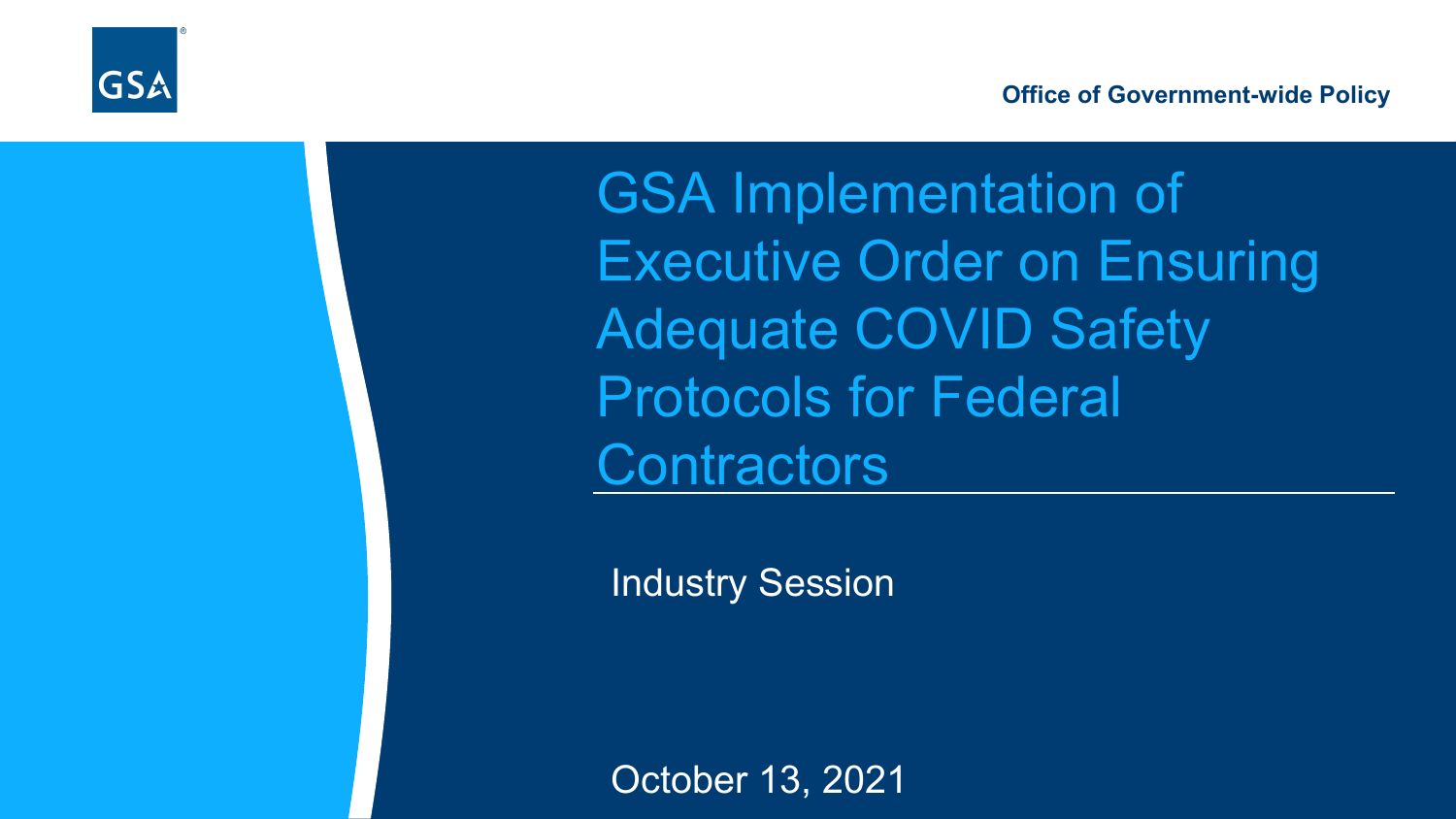# **Agenda**

- **EO Requirements**
- **Taskforce Guidance**
- **Translating the Requirements to Contracting**
- **Implementation Procedures**
- **Business Line Specific Information - FAS, PBS, Leasing**
- **Resources**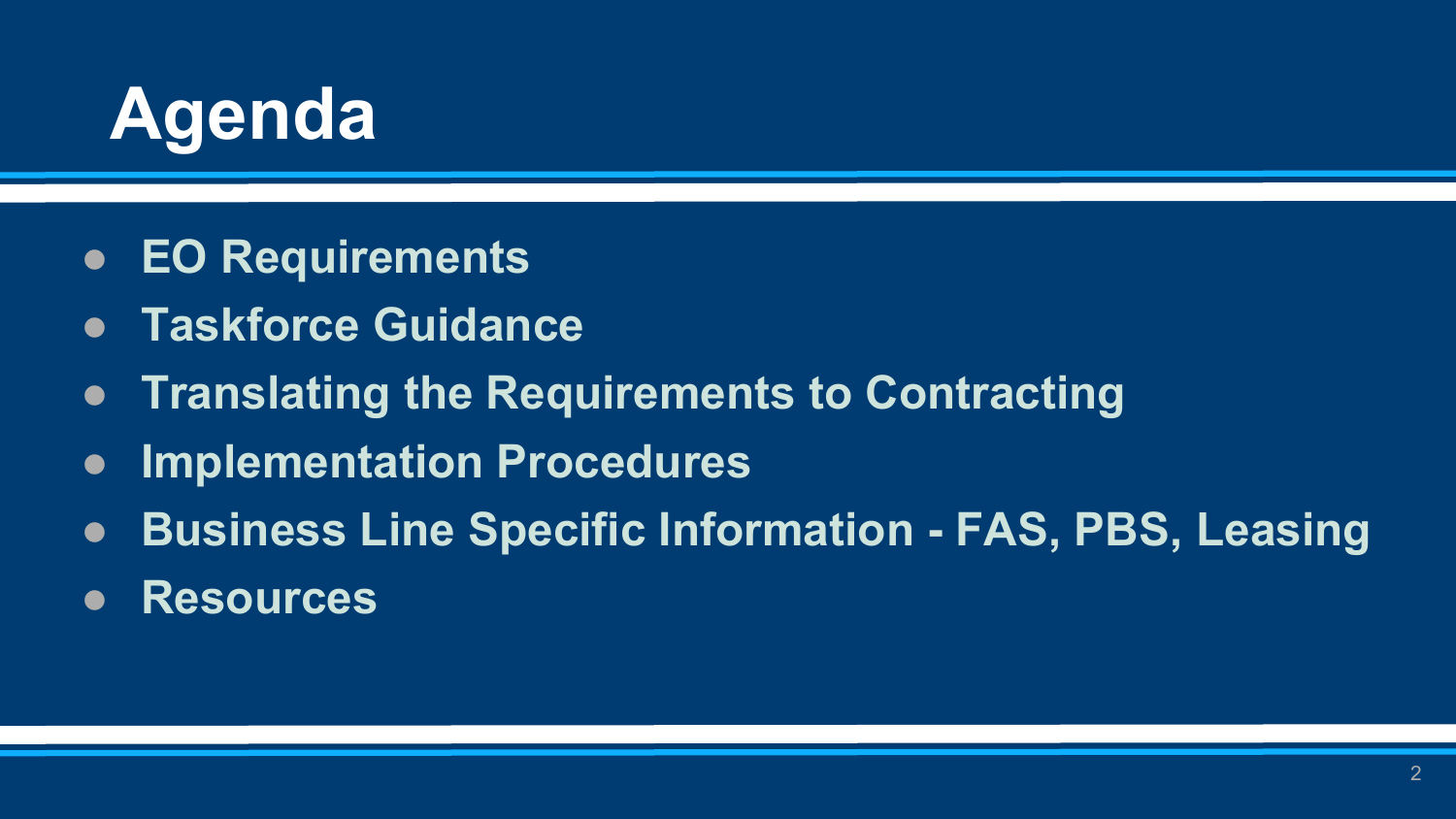# **EO Requirements**

- [The President signed Executive Order 14042 on Ensuring Adequate](https://www.whitehouse.gov/briefing-room/presidential-actions/2021/09/09/executive-order-on-ensuring-adequate-covid-safety-protocols-for-federal-contractors/) COVID Safety Protocols for Federal Contractors on September 9, 2021
- The EO directs Executive departments and agencies to include a clause in all covered contracts and contract-like instruments requiring contractors to comply with guidance issued by the Safer Federal Workforce Task Force
- The EO directed the Safer Federal Workforce Task Force to issue explanations of protocols required of contractors and subcontractors to comply with workplace safety guidance by September 24, 2021
- FAR Council directed to establish a new clause by October 8, 2021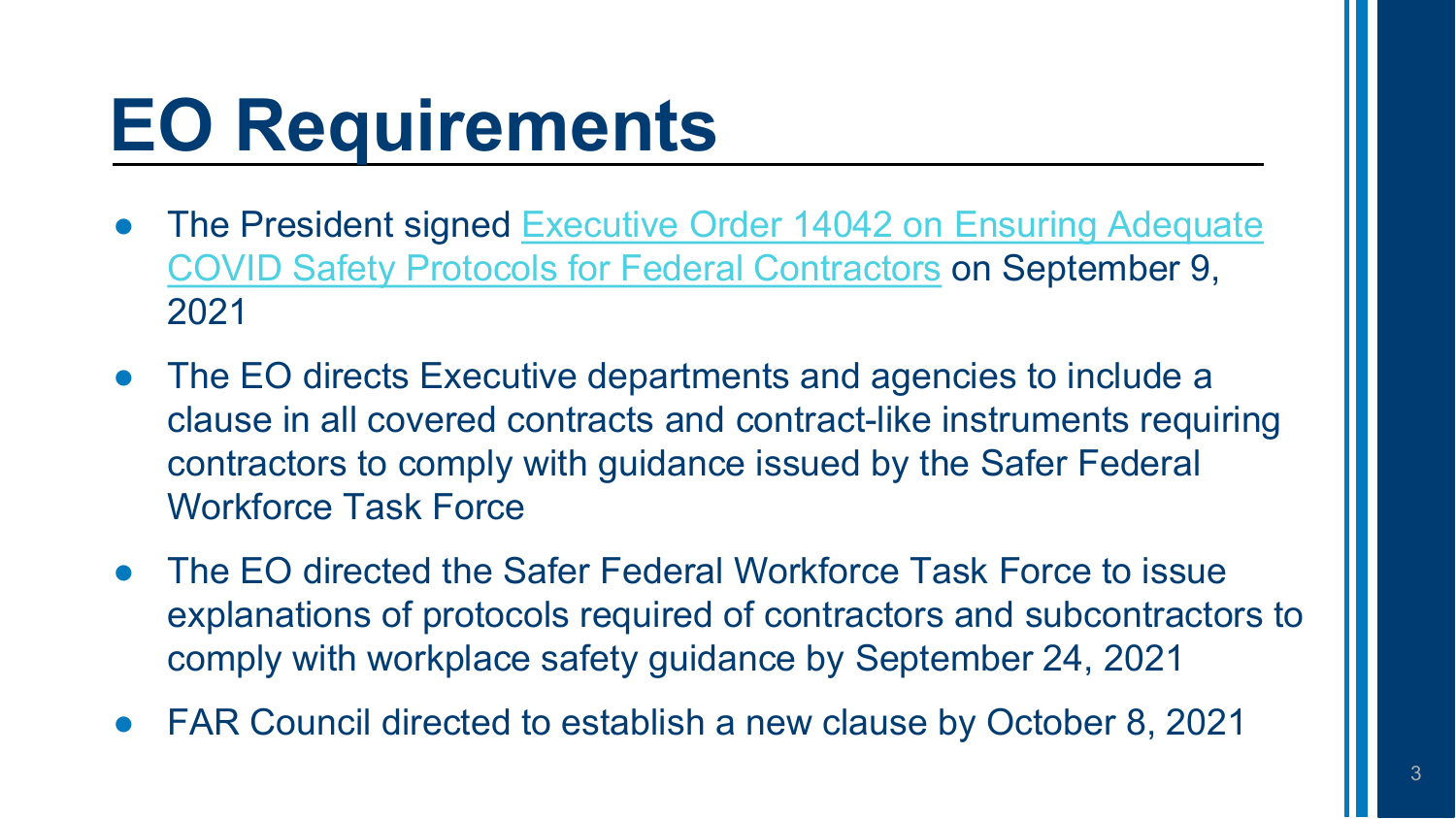## **Safer Federal Workforce Task Force Guidance**

- The Safer Federal Workforce Task Force guidance has three basic requirements:
	- 1. Requirement for "covered contractor employees" to be fully vaccinated by December 8, 2021. Requirement flows down to subcontractors
	- 2. Requirement for "covered contractors" to ensure employees follow [CDC protocols as described in Safer Federal Workforce Task Force](https://www.saferfederalworkforce.gov/) **Guidance**
	- 3. Requirement for "covered contractors" to designate a lead person for compliance with mandate
- Agencies strongly encouraged to apply the requirement to contracts not called out in the EO
- Covered contractor employees working from home must be vaccinated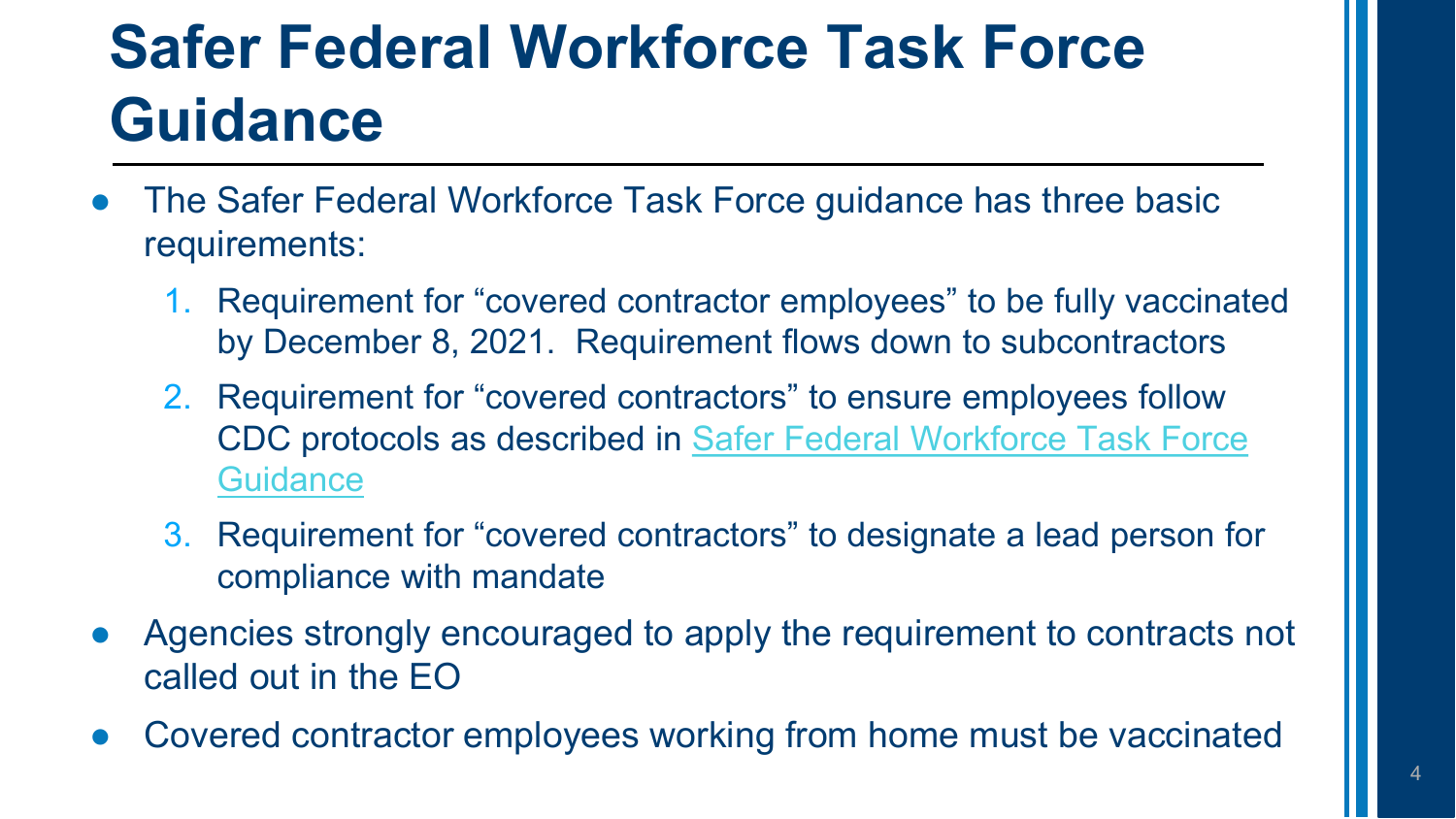### **Who Needs to be Vaccinated per the Clause**



\* "covered contract" means any contract or subcontract that includes the new clause \*\* for example, in elevators, restrooms, cafeterias, parking garages/lots, etc.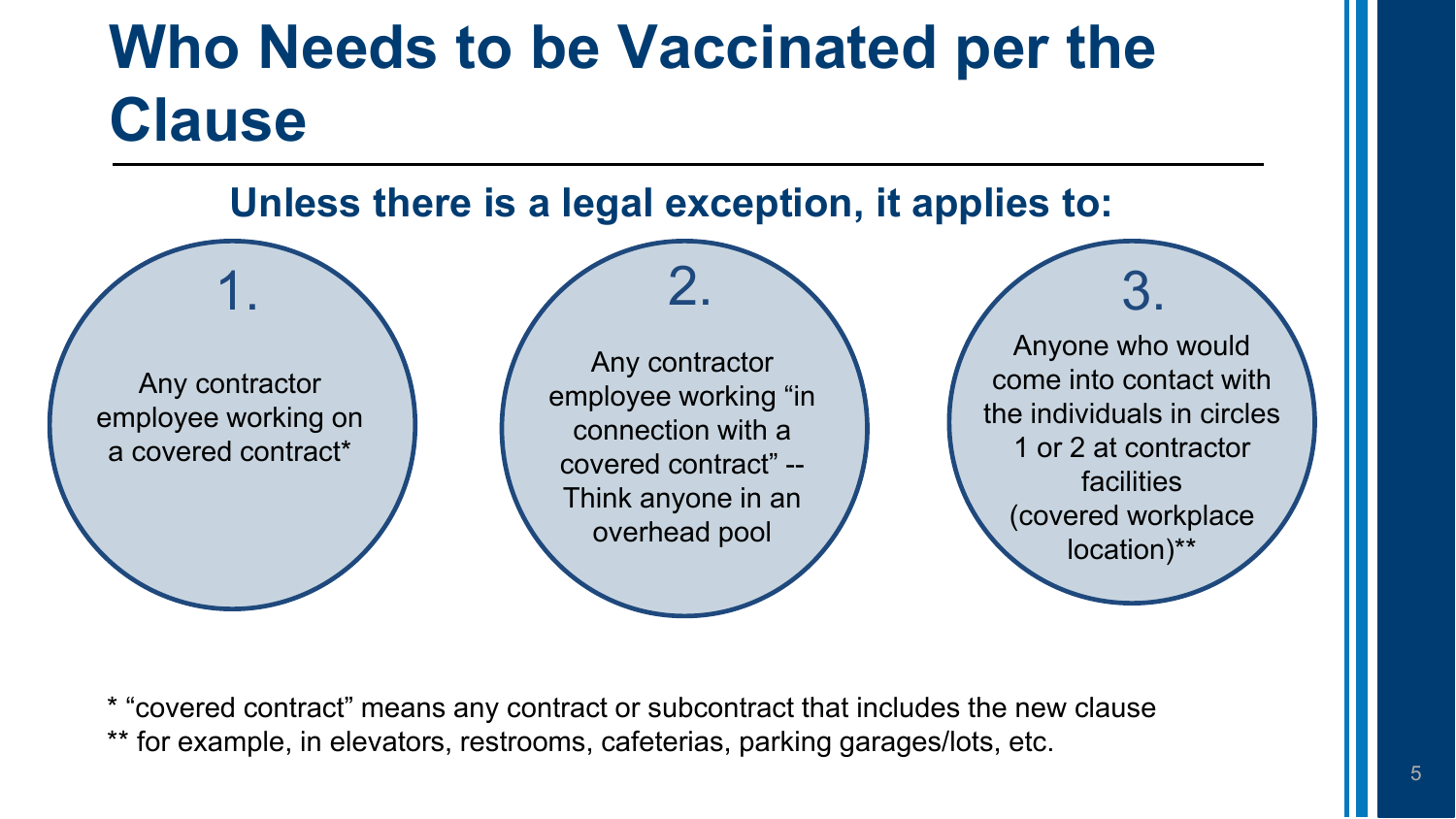## **Translating the EO and Task Force Guidance to Contracting**

- FAR Council developed a standard clause to include in contracts ahead of a regulation
- Agencies are implementing this through class deviations
	- **Rule-making to follow**
- Ensuring the health and safety of all GSA employees, contractors, and their families is GSA and the Administration's top priority
- The GSA class deviation provides instructions on how to modify contracts and determine which contracts are covered. Picks up on task force encouragement to apply broadly
- Clause available on the [GSA COVID WEBSITE](https://www.gsa.gov/governmentwide-initiatives/emergency-response/covid19-coronavirus) **6 AU CLAUSE 10** AU 6 6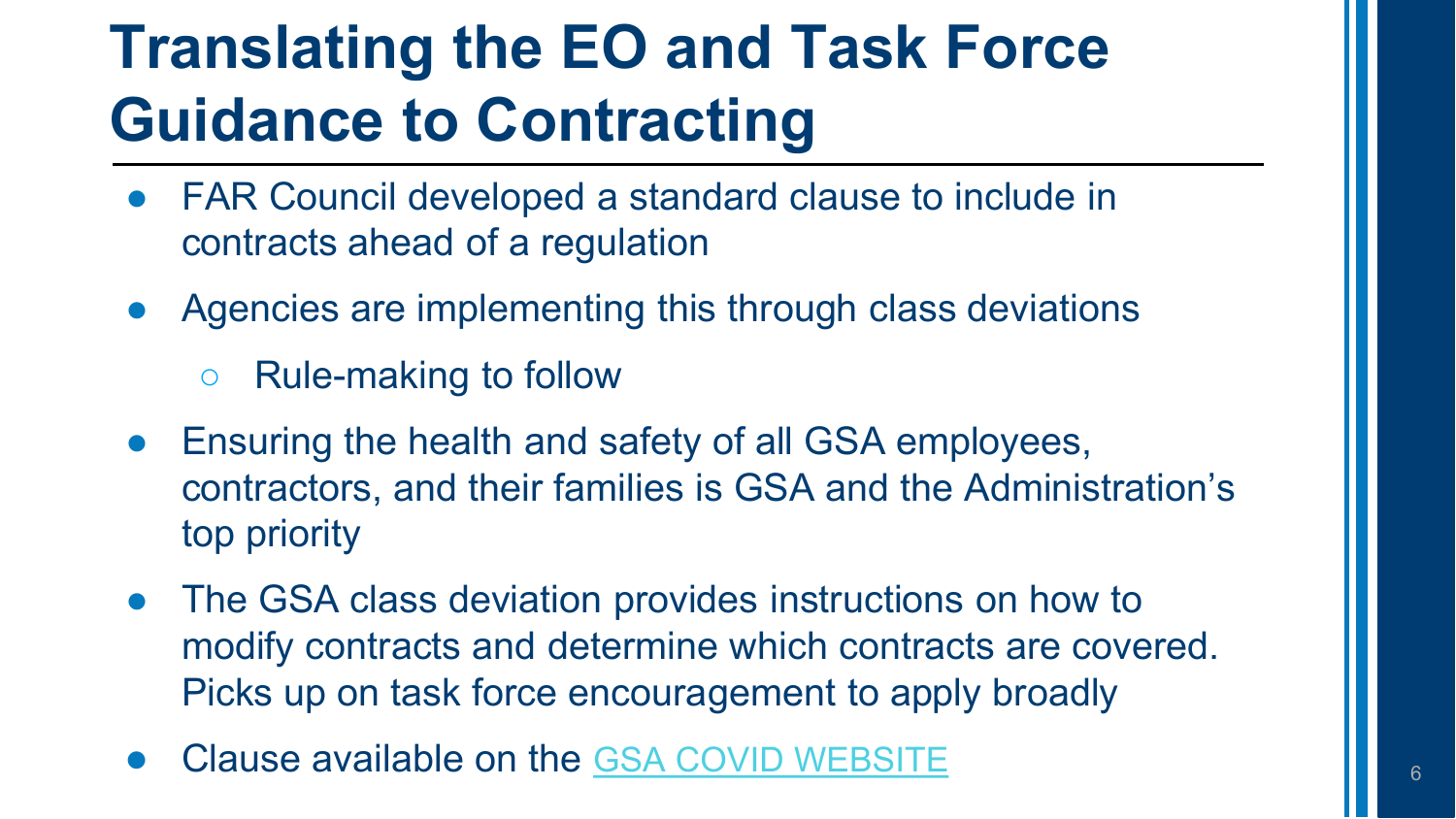## **What's a "Covered Contract" or Where the Requirement (Clause) Applies**

- Based on the EO, the clause is required for applicable FAR based and non-FAR based contracts (i.e. "contract like instruments")
	- Includes leases of real property, concessions, licenses, permits, intergovernmental service agreements, task orders, job orders, etc.
- **Required** for all contracts that **exceed** the simplified acquisition threshold (SAT) or **simplified lease acquisition threshold (SLAT)** for services (as described above) and construction.
- GSA also encouraging it for contracts -
	- At or below the SAT/SLAT
	- For products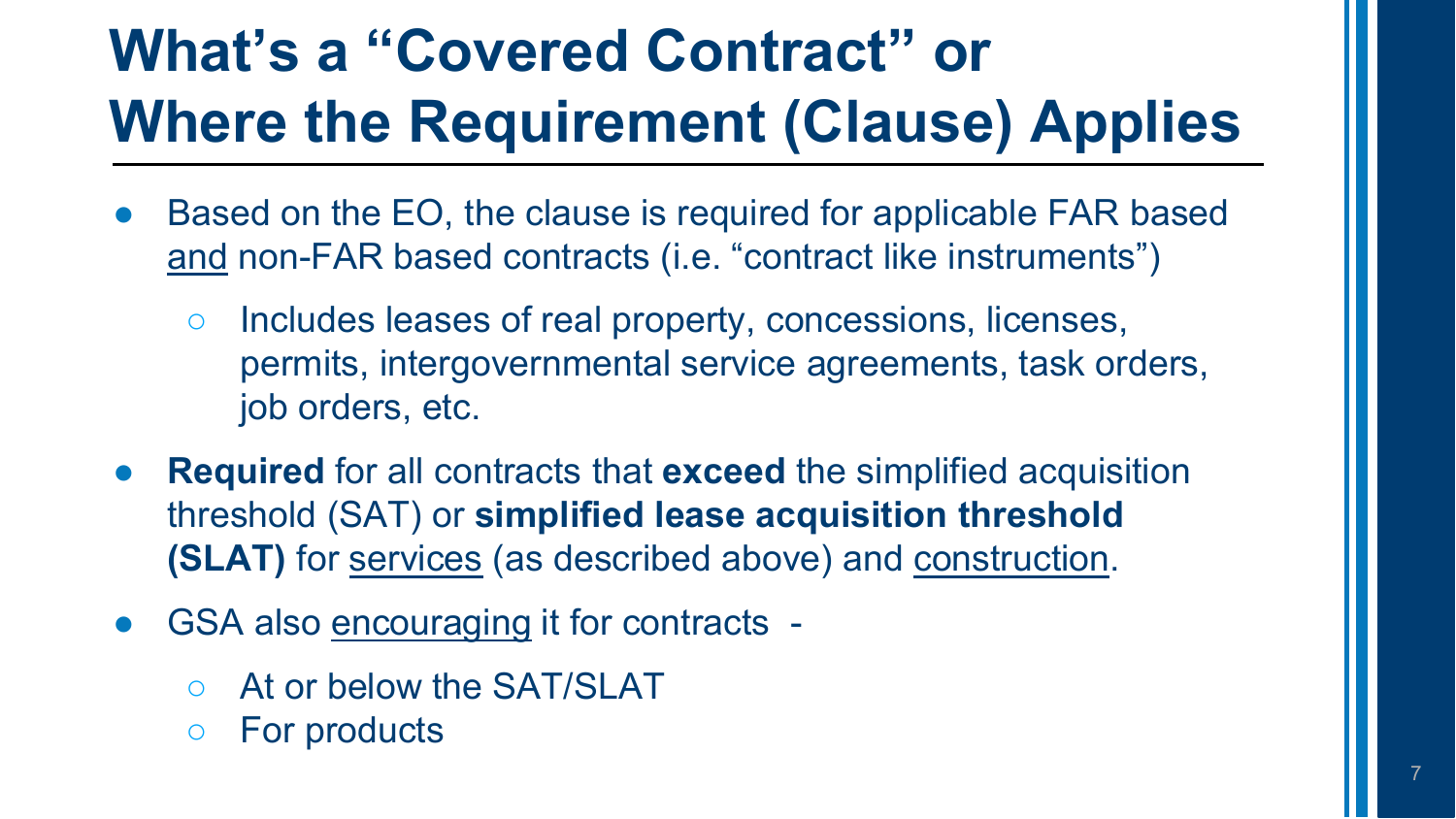### **Where the Requirement does not Apply**

- Micro-purchases
- **Site acquisitions**
- Disposal of real and personal property
- Contractor employees working outside of the United States and its outlying areas
- Contracts with Indian Tribes under the Indian Self Determination and Education Assistance Act (ISDEAA)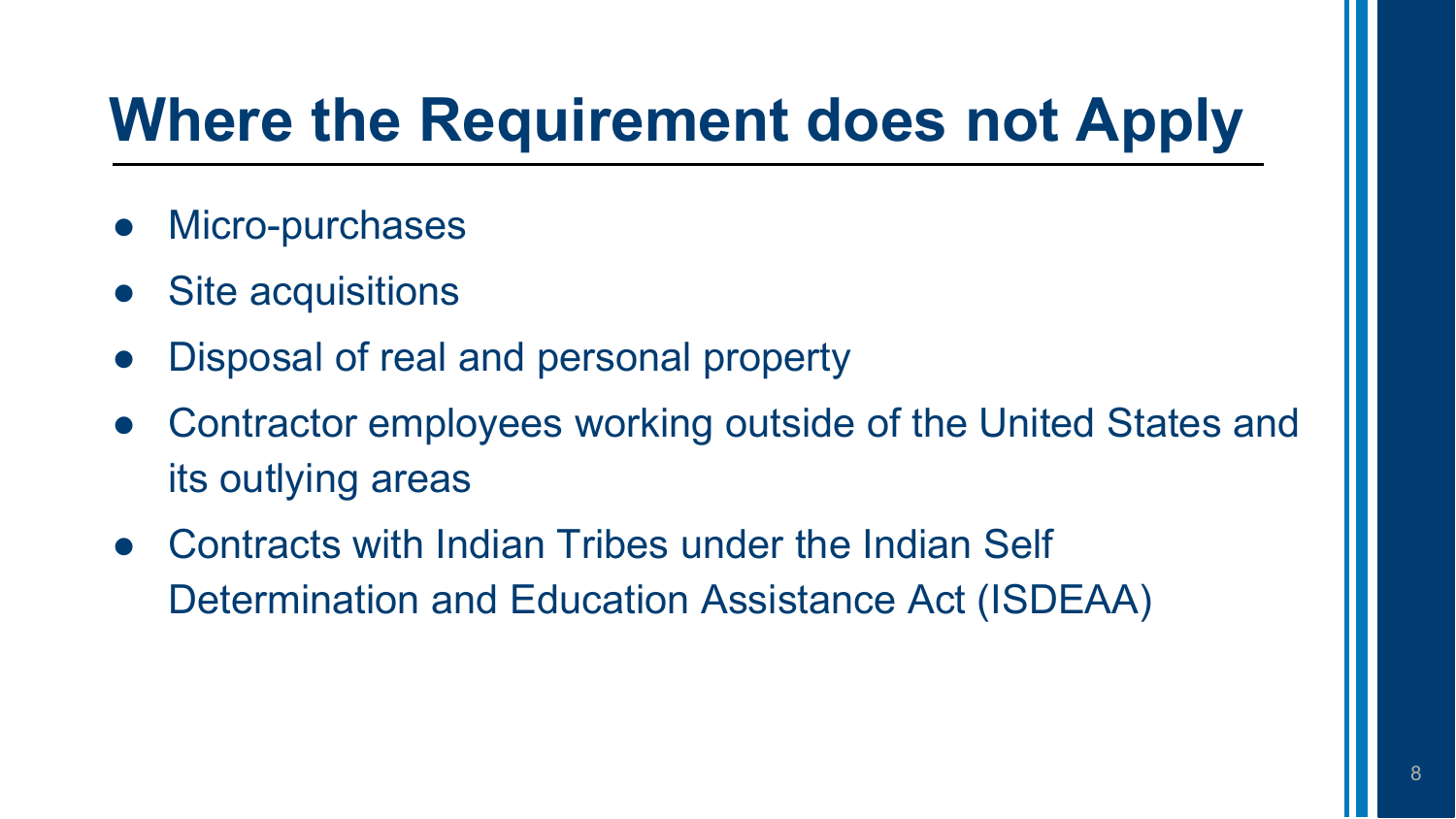## **About the Clause**

- Clause directs contractors to follow Safer Federal Workforce Task Force Guidance
- Directs contractors to flow the clause down to applicable subcontracts at all tiers except subcontracts only for products
- All GSA contracts (FAS, PBS, OAS) included in this effort will use the same clause, whether the contract is FAR based or not
- No fill-ins
- No representation or certification
- **No GSA collection of information** about individual contractor employees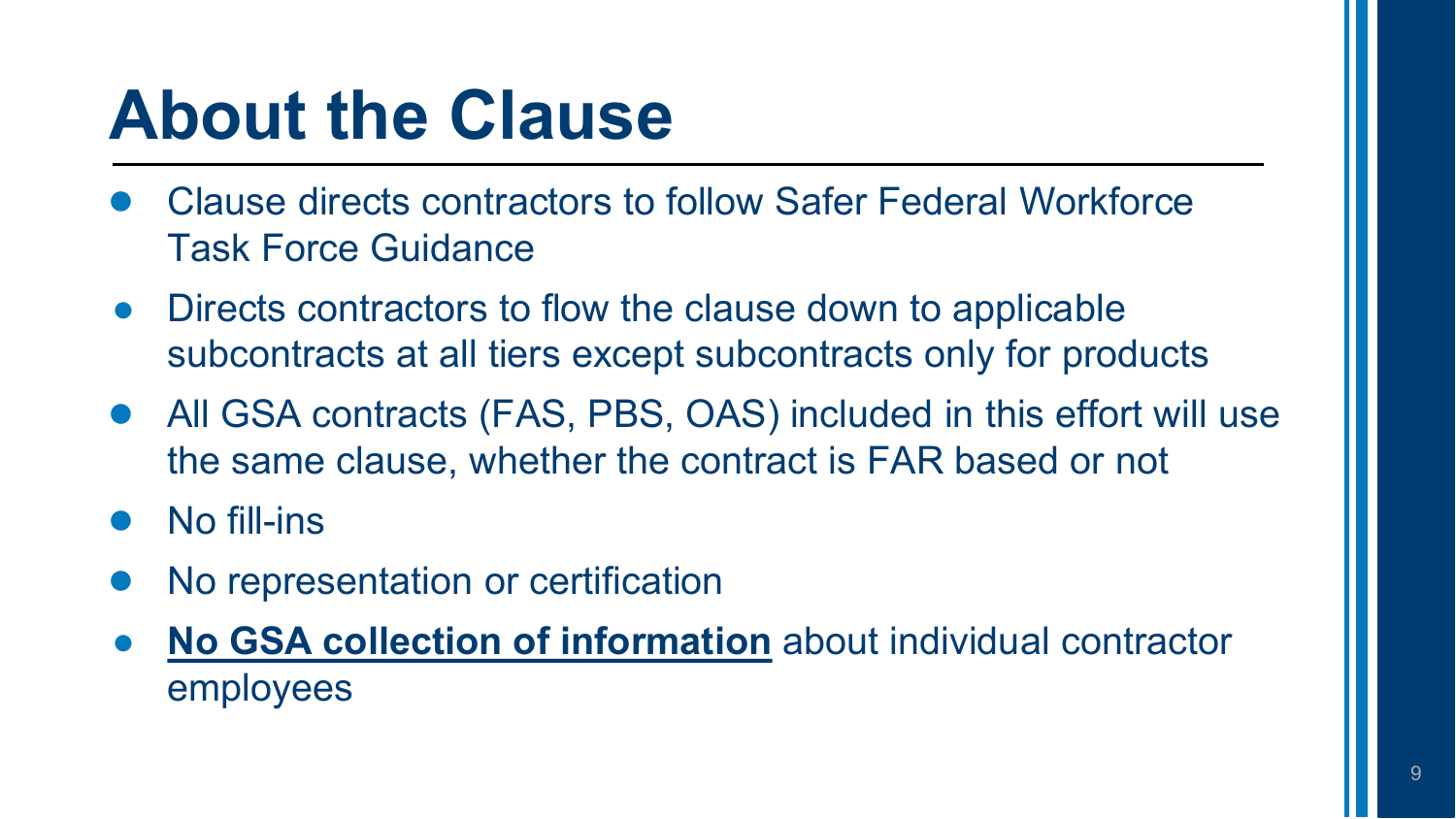#### **Procedures for Solicitations**

- For all solicitations issued **on or after October 15, 2021**
	- Include the language from the clause at **FAR 52.223-99 Ensuring Adequate COVID Safety Protocols for Federal Contractors**
- For all solicitations issued **prior to October 15, 2021** that have not closed or for awards **not made by October 15, 2021**
	- Amend the solicitation to include the language from the clause at **FAR 52.223-99** or incorporate it into the award of the apparent successful offeror
- Some FAS/PBS specific programs may have earlier implementation timelines and the set of the set of the set of the set of the set of the set of the set of the s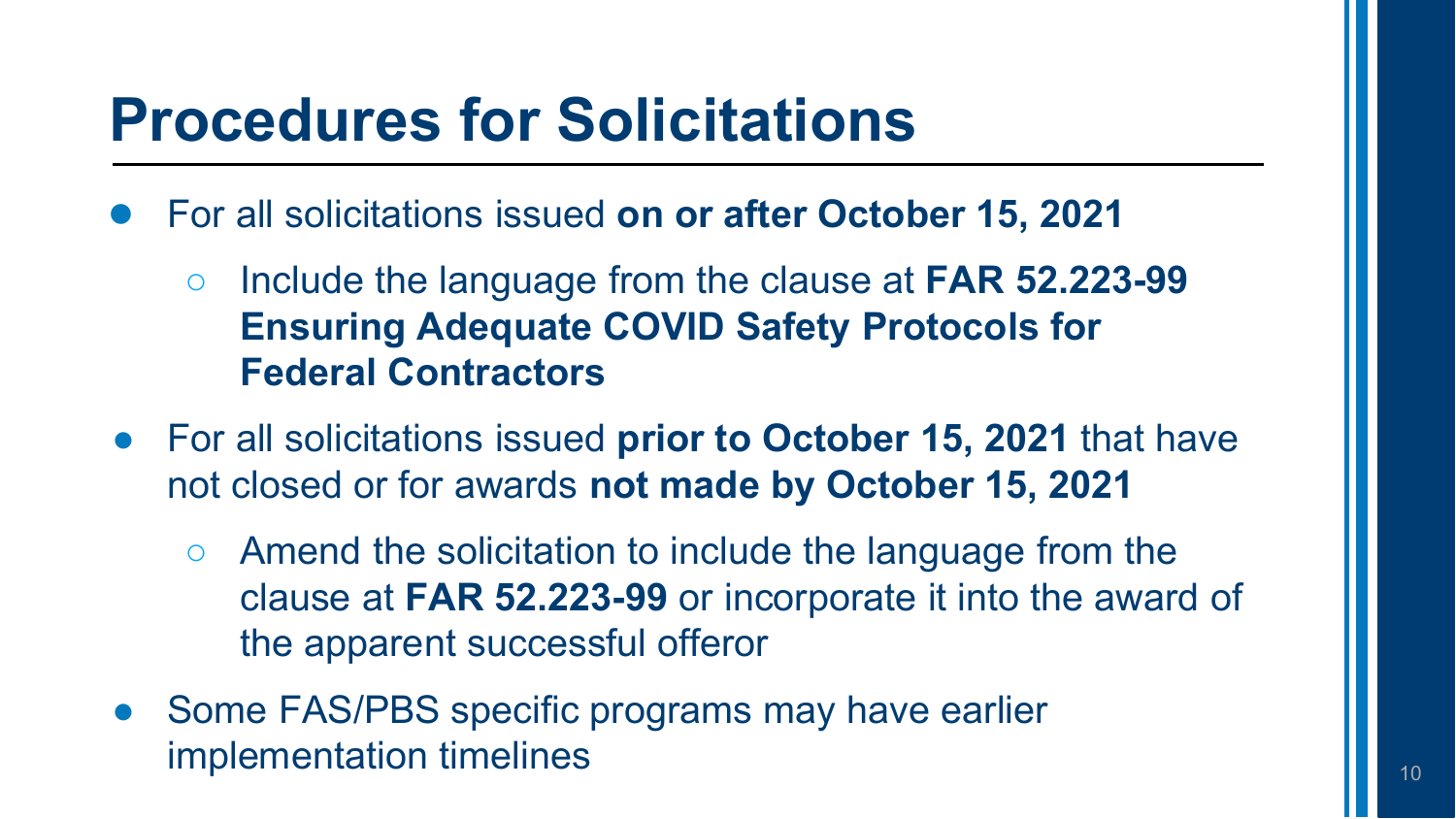#### **Procedures for Contracts**

- Applicable contracts and lease acquisitions, **awarded on or after October 15, 2021**, shall include the clause at **FAR 52.223-99**
- Applicable contracts and lease acquisitions, **awarded before October 15, 2021** shall be bilaterally modified to include the clause at **FAR 52.223-99**
	- For **non-IDIQs**, Services will set aggressive deadlines to modify
	- For **IDIQs**, we have asked contractors to sign the modifications no later than November 14, 2021.
		- Agencies asking GSA to modify Schedule contracts so they do not need to modify TOs. GSA's modification will apply to all options on existing orders
		- Modifications not signed by November 14, 2021 will require CO follow-up
	- Adding the clause to contracts for products and contracts below the SAT/SLAT is strongly encouraged, not required
- To simplify and reduce work, modifications will go out automatically with a cover letter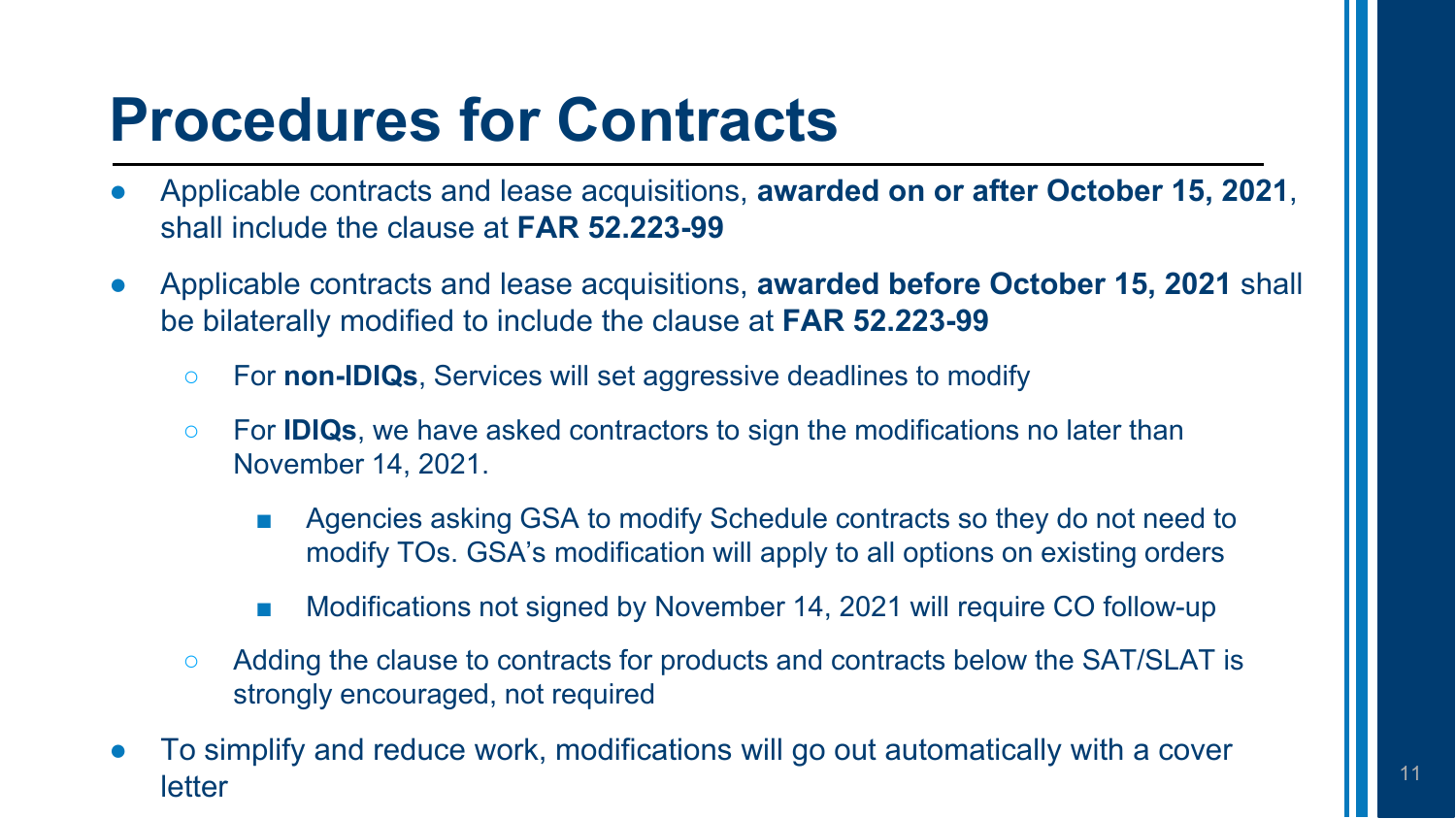#### **Procedures for Contracts**



For contracts for services, construction, etc. above the SAT/SLAT…

**No options or extensions** will be exercised until the modification has been finalized

#### For **IDIQs**...

- Contracting activities may take interim actions if a signed modification is not returned to GSA by November 14, 2021, such as:
	- Temporarily hiding contractor information on GSA websites and/or e-tools;
	- Flagging non-compliant contractors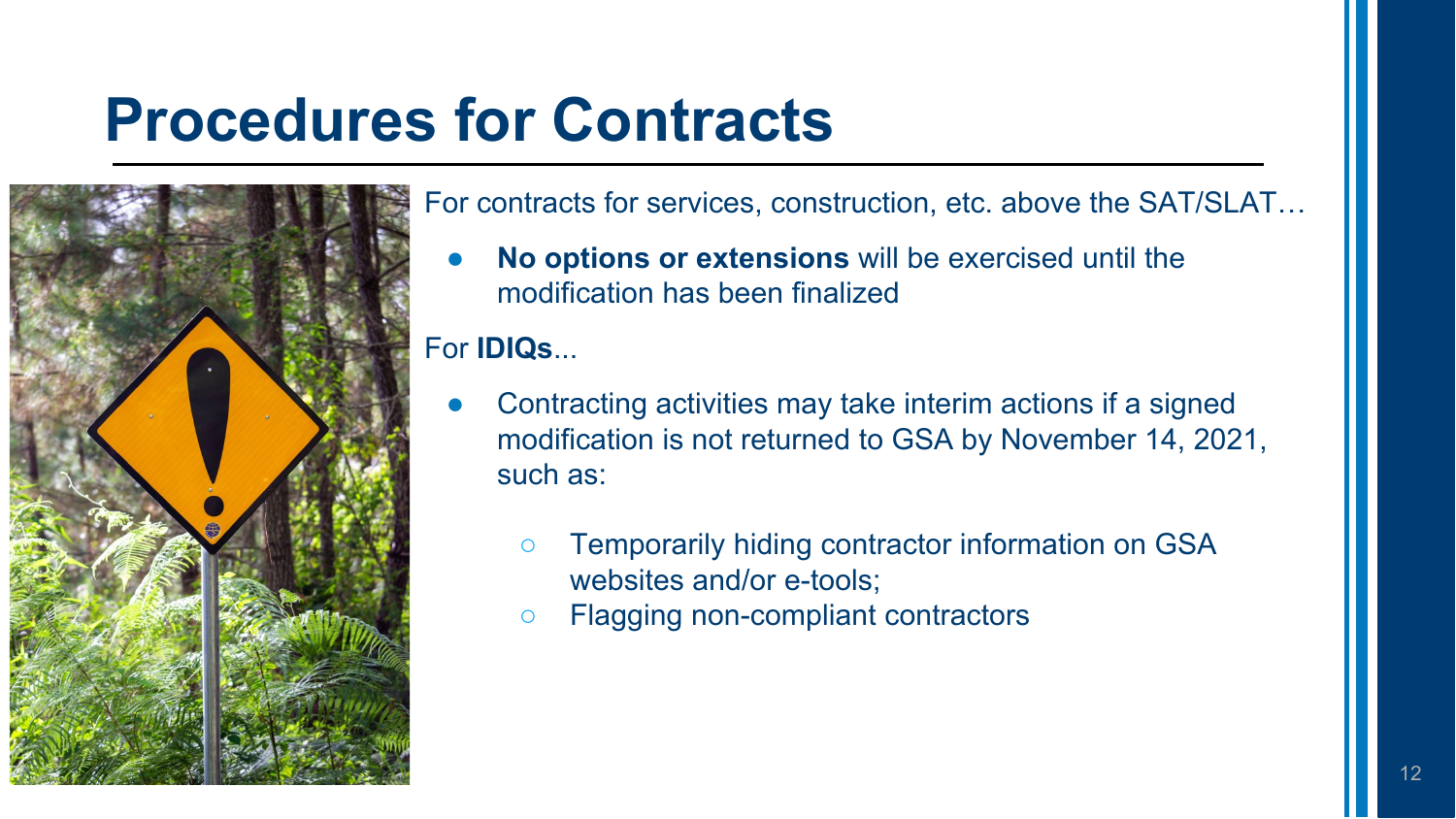## **Enforcement**

- CO will enforce just like any other contractual requirement.
- Taskforce Guidance tells contractors that they may assume the subcontractor is complying with the clause absent credible evidence otherwise.
- If concerns arise about vaccination status of a particular employee, CO should ask the contractor to confirm the employee compliance with the vaccination requirement.
- COs should not be directly requesting employee vaccination information. Work through contract administration POCs.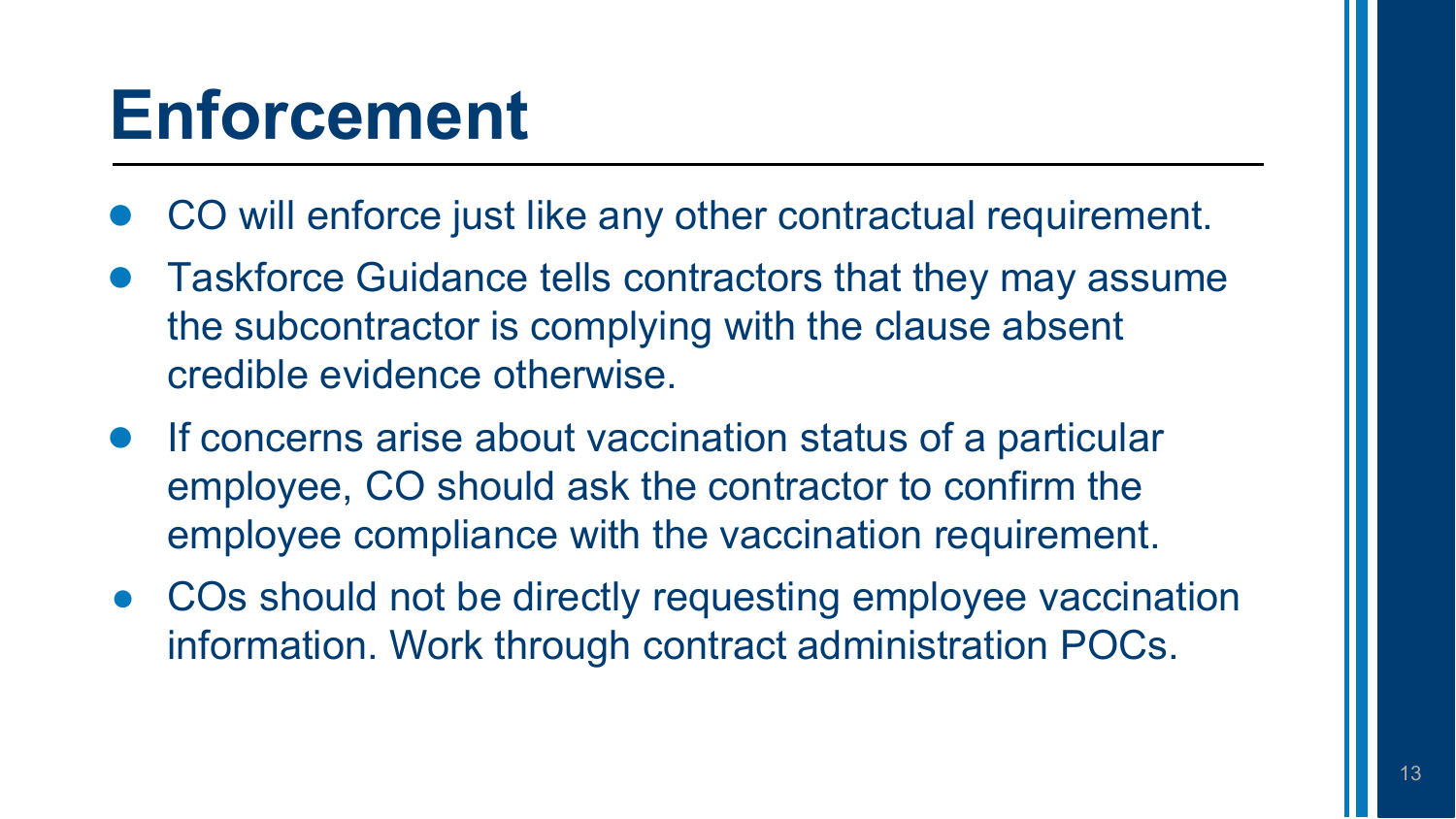# **FAS Implementation of E.O. 14042**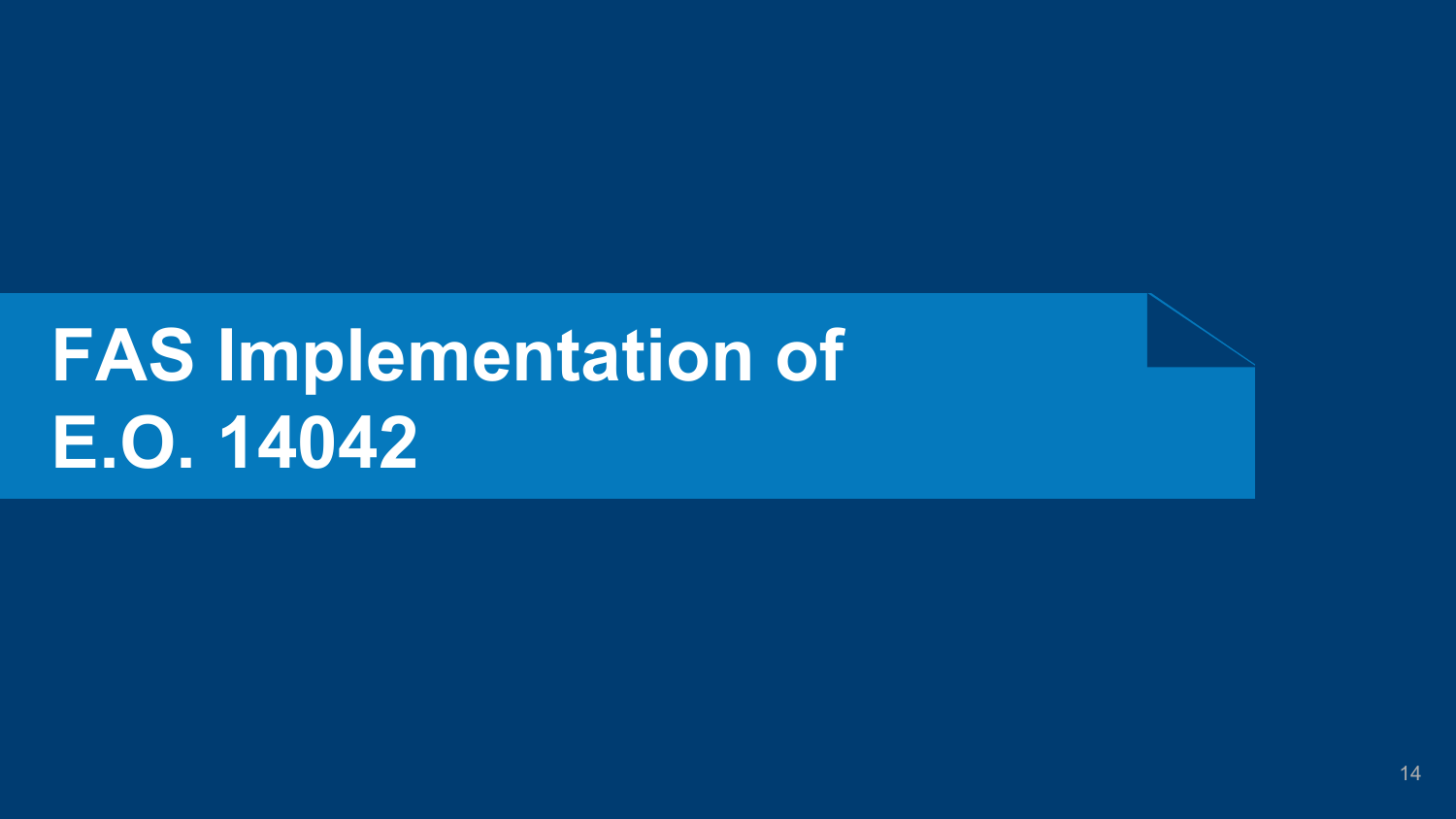## **Overview**

- [GSA Class Deviation CD-2021-13](https://www.gsa.gov/cdnstatic/Class%20Deviation%20CD-2021-13_0.pdf) (Attachment C) clarifies applicability for FAS contract vehicles
- FAS will include the clause at FAR 52.223-99 in all new applicable contracts and "contract-like instruments" awarded on or after October 15, 2021.
- FAS will bilaterally modify all existing contracts and "contract-like instruments" awarded before October 15, 2021, to include the clause at FAR 52.223-99, as applicable.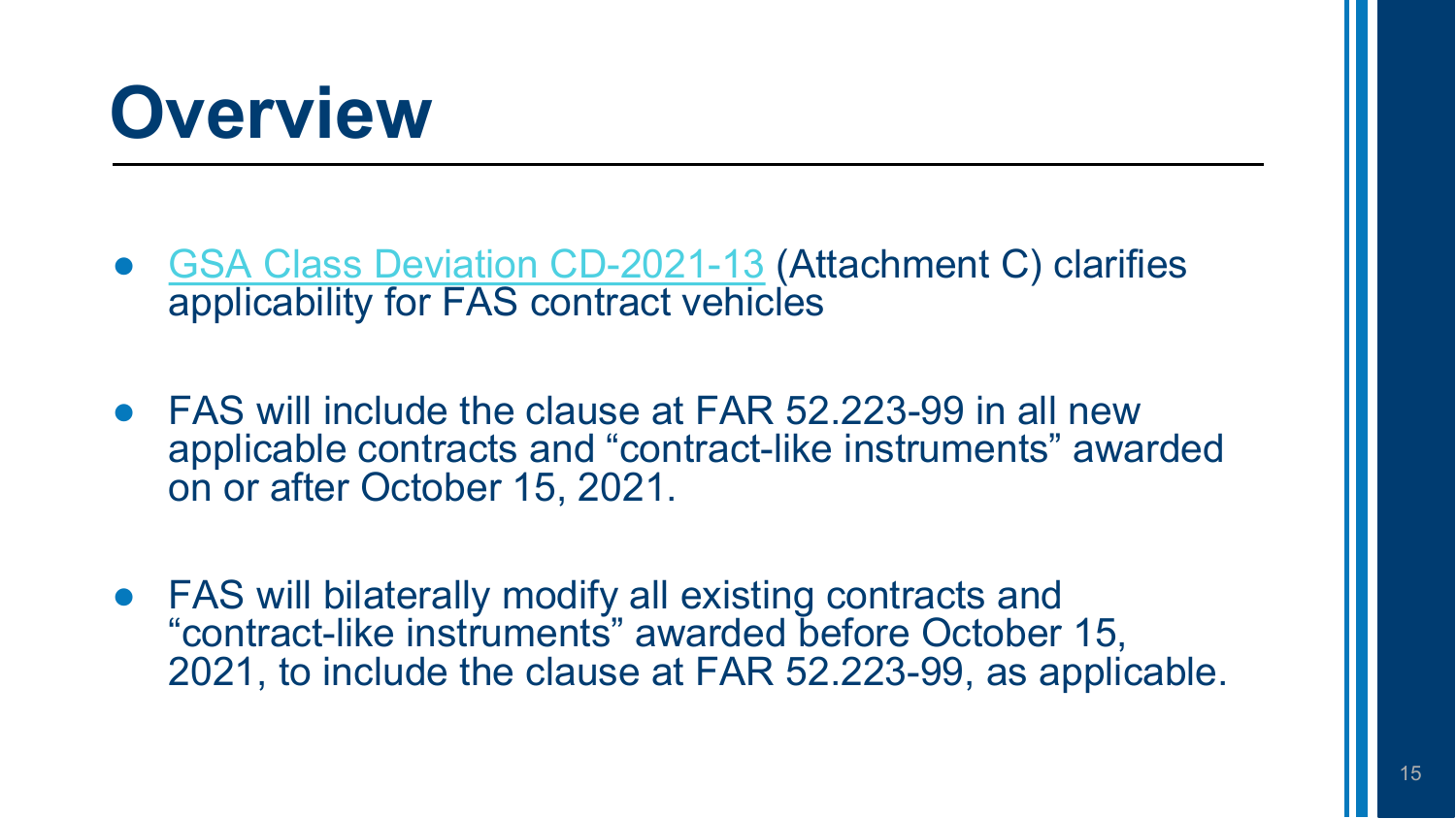# **Applicability**

#### **FAS will require 52.223-99 in:**

- All Federal Supply Schedule contracts
- Government-wide Acquisition Contracts (GWACs)
- **Multi Agency Contracts (MACs)**
- Commercial Solutions Opening (CSO)
- Tenders of Service over SAT (T&C documents)

**Assisted Acquisitions:** For acquisitions where GSA is not the funding agency, GSA COs will follow policies of the funding agency.

COs will **strongly encourage** contractors to accept a bilateral modification to include FAR Clause 52.223-99 for the following:

- Automotive contracts solely for products
- Commercial Platform contracts (orders for micro-purchases)
- Tenders of Service below the SAT 16 and 16 and 16 and 16 and 16 and 16 and 16 and 16 and 16 and 16 and 16 and 16 and 16 and 16 and 16 and 16 and 16 and 16 and 16 and 16 and 16 and 16 and 16 and 16 and 16 and 16 and 16 and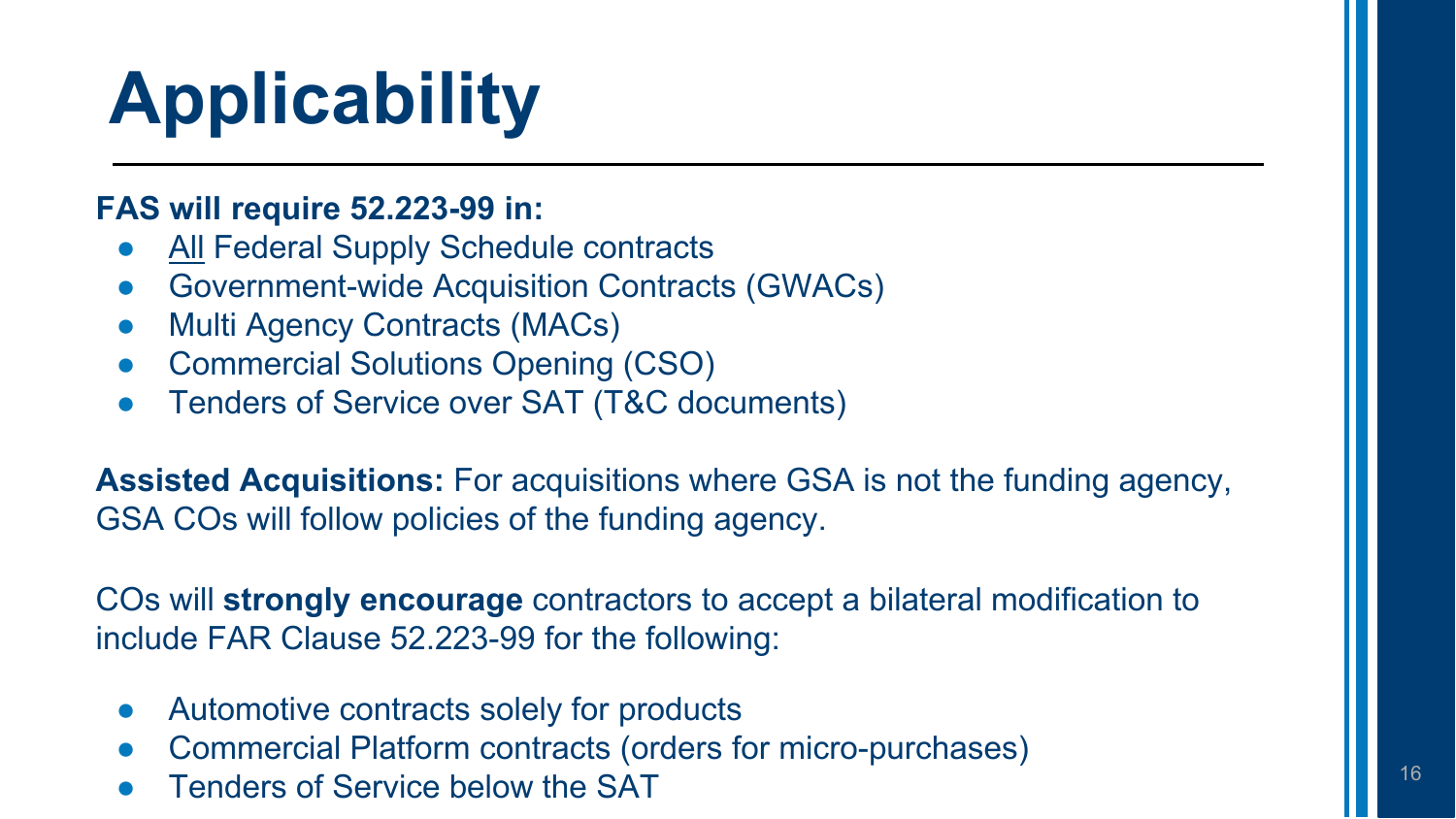## **Orders Against FAS IDIQs**

#### **New Orders**

- Beginning November 14, 2021, prior to placing orders, COs shall review the contract to ensure that FAR clause 52.223-99 has been incorporated in the underlying contract.
- If the clause has not been incorporated in the contract, COs shall include the clause in the solicitation and resultant order, as applicable.

#### **Existing Orders against GSA IDIQ contracts**

- COs shall review the contract's T&Cs to determine whether FAR clause 52.223-99 has been incorporated.
- If the underlying contract has not been modified to include the clause, or the underlying contract has expired, the order-level CO shall modify the order (by bilateral modification) to include FAR clause 52.223-99 prior to exercise of the option period or extension.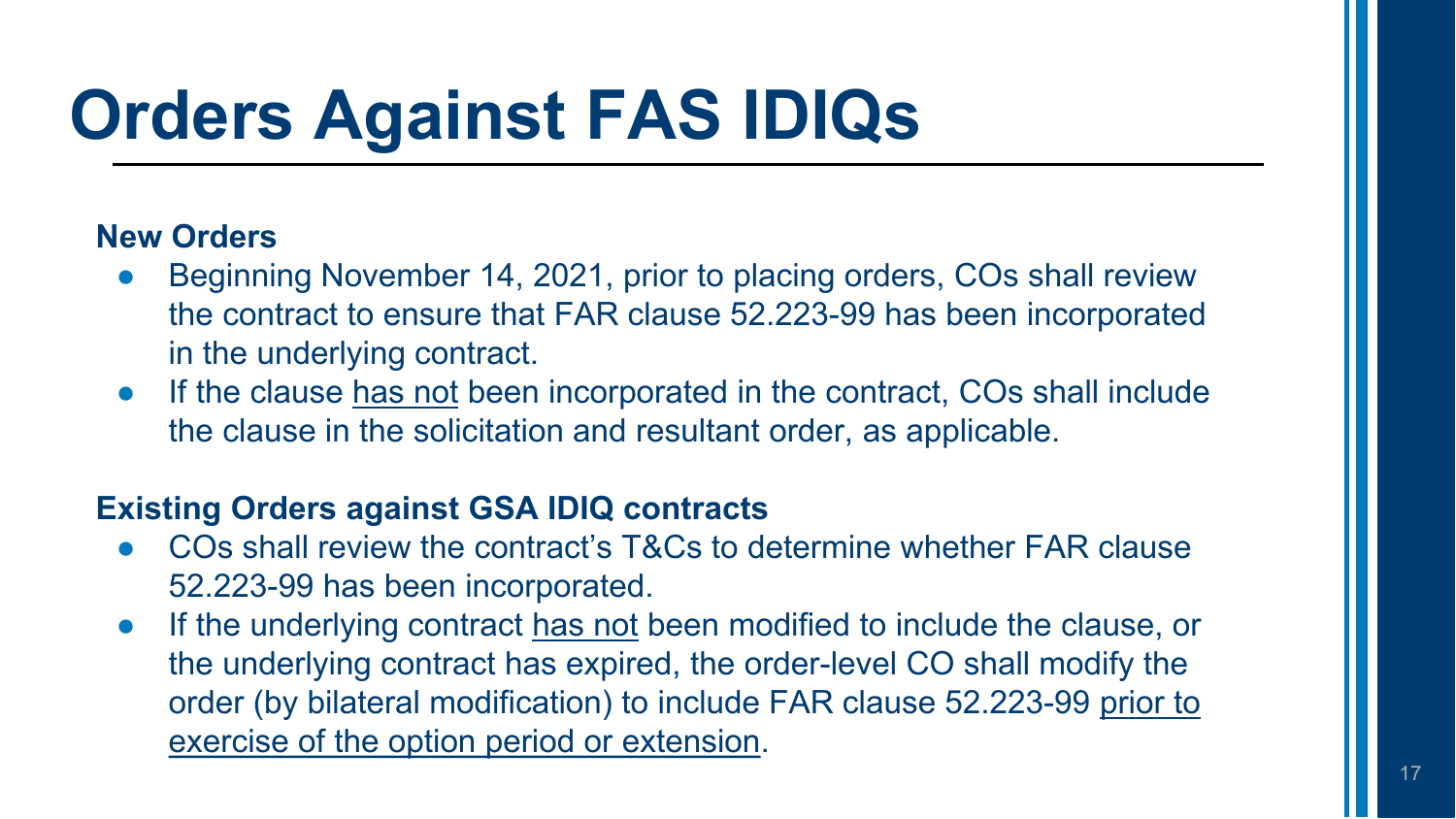## **Implementation**

#### **Federal Supply Schedule**

- Solicitation Refresh issued October 8, 2021
- FAR clause 52.223-99 will be incorporated into new awards made following refresh
- FAS has begun issuing bilateral modifications for existing Schedule contracts (acceptance required by November 14, 2021

#### **Non-Schedule IDIQs/IDVs**

- FAS will issue bilateral modifications for most existing contracts around November 15, 2021 (acceptance required by November 14, 2021)
- FAS will use an automated mass modification process to the maximum extent practicable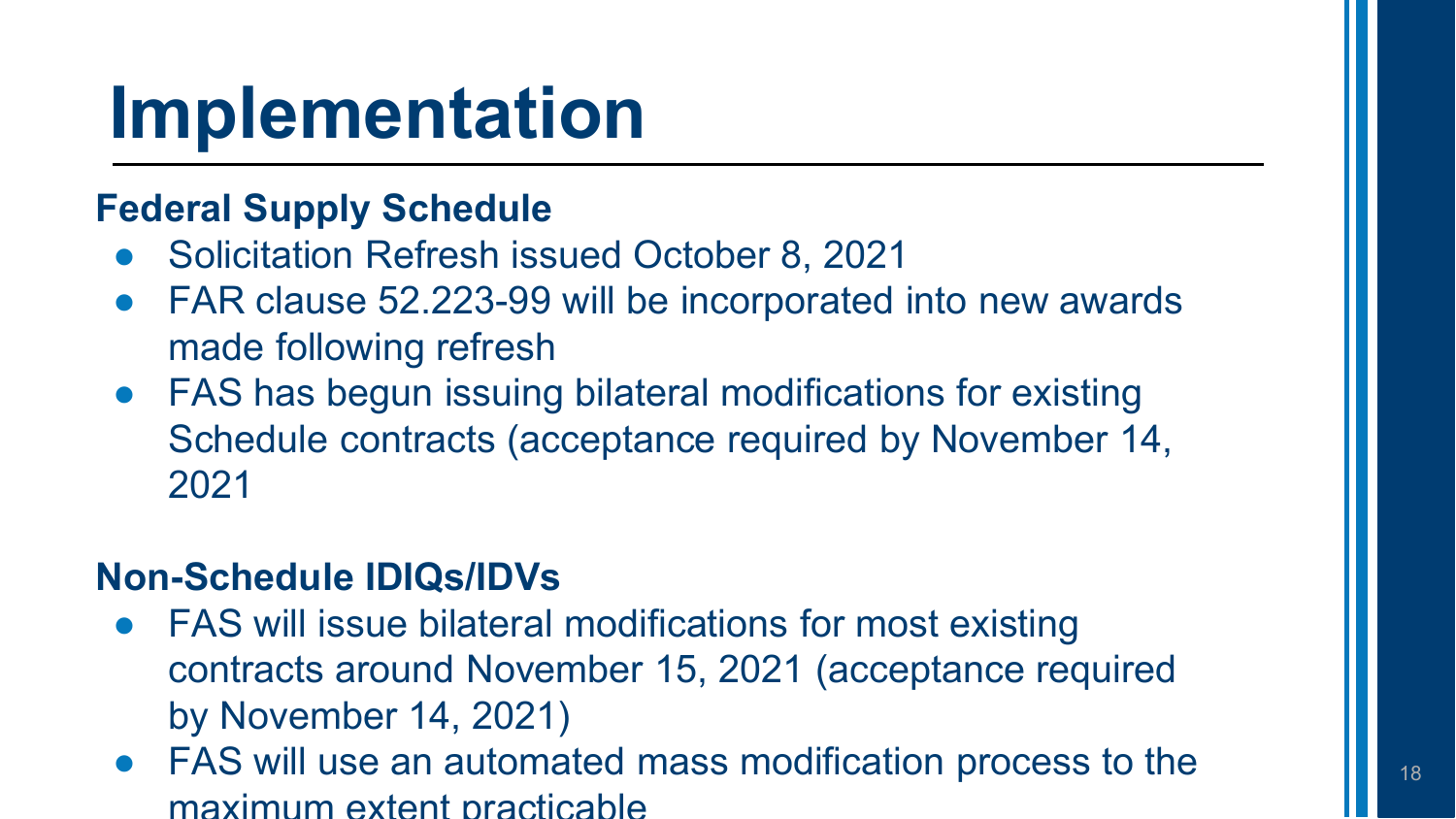## **Compliance Dashboard**

FAS will develop an external dashboard showing mod acceptance status for FAS IDVs to support customer agencies

| Contract Number           | Contract Vehicle | Contractor Name | <b>Business Size</b>      | Status                                                      |  |  |
|---------------------------|------------------|-----------------|---------------------------|-------------------------------------------------------------|--|--|
| (All)<br>▼                | (A  )            |                 | (A  )                     | (A  )<br>$\overline{\mathbf{v}}$<br>$\overline{\mathbf{v}}$ |  |  |
|                           |                  |                 |                           |                                                             |  |  |
|                           |                  |                 |                           |                                                             |  |  |
|                           |                  | <b>STATUS</b>   |                           |                                                             |  |  |
| <b>BUSINESS SIZE</b>      |                  | ACCEPTED        | DECLINED/CANCELLED/CLOSED | PENDING                                                     |  |  |
| OTHER THAN SMALL BUSINESS |                  | 2,944           | 5                         |                                                             |  |  |
| SMALL BUSINESS            |                  | 13,761          | 42                        | ×                                                           |  |  |
| UNDETERMINED              |                  | 107             |                           | 2                                                           |  |  |
| <b>GRAND TOTAL</b>        |                  | 16,812          | 47                        | 3                                                           |  |  |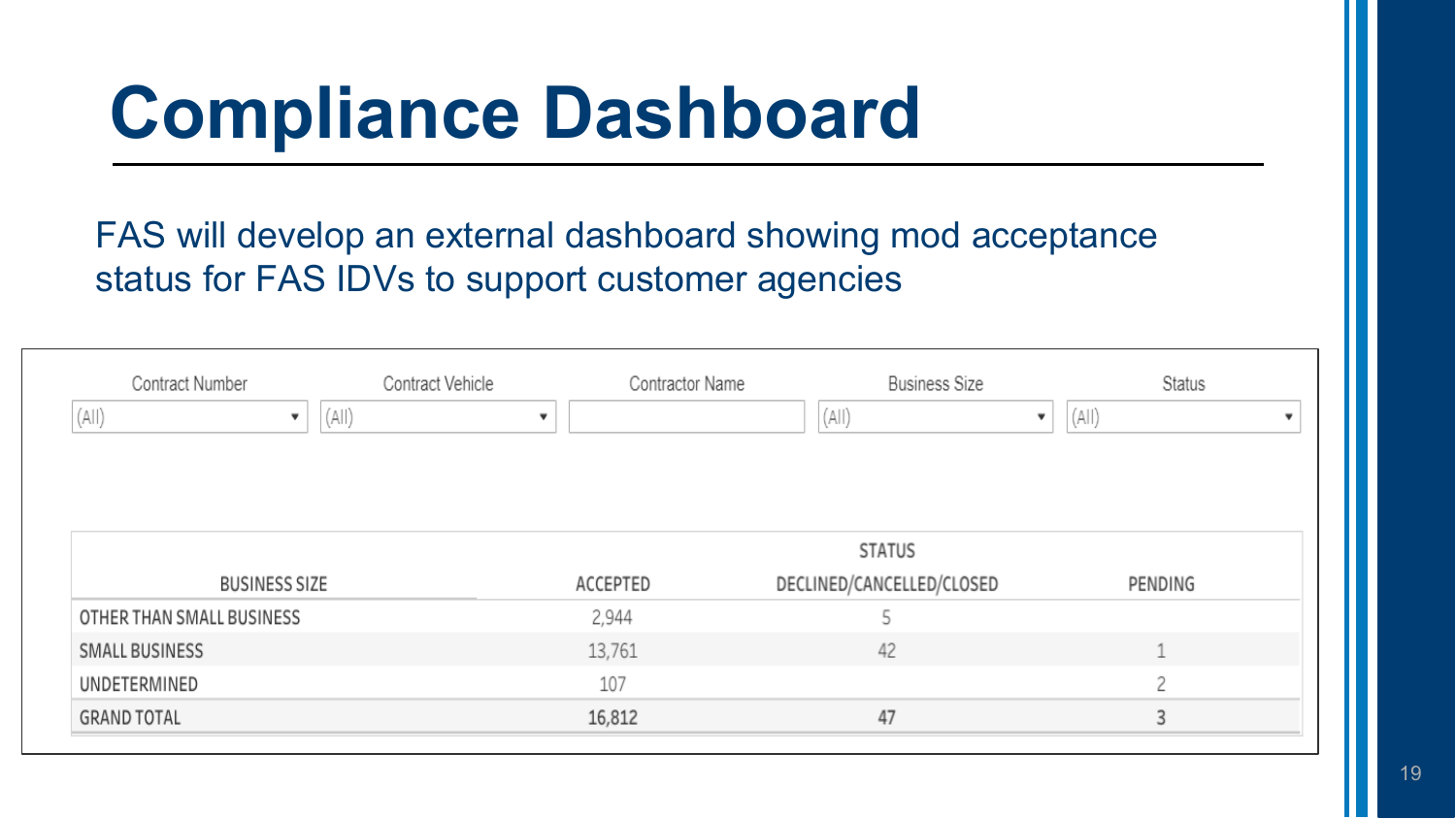# **Compliance Tracking**

For Schedule contracts, customers can also view the latest terms and conditions by contract at [Contracts Online](https://www.gsaelibrary.gsa.gov/ElibMain/contractsOnline.do?scheduleNumber=MAS)

**GSA** Contracts Online

#### **Welcome to GSA Contracts Online!**

Contracts Online is designed to provide access to specific contract terms and conditions for a selected contract. Exceptions taken by the contractor to any standard contract clauses in the solicitation are also noted for your convenience. Contracts Online was developed to provide greater visibility of GSA contract information when performing market research and/or placing orders.

MAS Schedule: MAS - Multiple Award Schedule

Point of Contact: FAS National Customer Service Ctr Phone: 1-800-488-3111  $\rho -$ 

To view contract clauses for a contractor, click on the "view" link under the Clauses heading.

If the contractor has taken exception to any clause, a "view" link will also appear under the Exceptions heading. Clicking this link will show both the standard clause and the exception taken.

mail:ncsccustomer.service@gsa.gov

• To view the contractor's GSA Price Catalog, click on the contractor's name.

#### A B C D E F G H I J K L M N O P Q R S T U V W X Y Z **BROWSE >>**

| <b>Contractor</b>                          | <b>Clauses Exceptions Contractor</b> |                                | <b>Clauses Exceptions Contractor</b> |                      | <b>Clauses Exceptions</b> |
|--------------------------------------------|--------------------------------------|--------------------------------|--------------------------------------|----------------------|---------------------------|
| 'JM' TEMPORARY SERVICES & AFFILIATES, INC. | View                                 | AETOS SYSTEMS, INC.            | View                                 | AOC CONNECT LLC      | View                      |
| 1 SOURCE CONSULTING, INC.                  | View                                 | AEW ENGINEERING INC            | View                                 | AOC SOLUTIONS INC    | View                      |
| 1 STOP ELECTRONICS CENTER, INC.            | View                                 | AF&S PRODUCTS & SERVICES, INC. | View                                 | AON CONSULTING, INC. | View                      |
| 1 STOP MECHANICAL INC.                     | View                                 | AF&S PRODUCTS & SERVICES, INC. | View                                 | AON CONSULTING, INC. | View                      |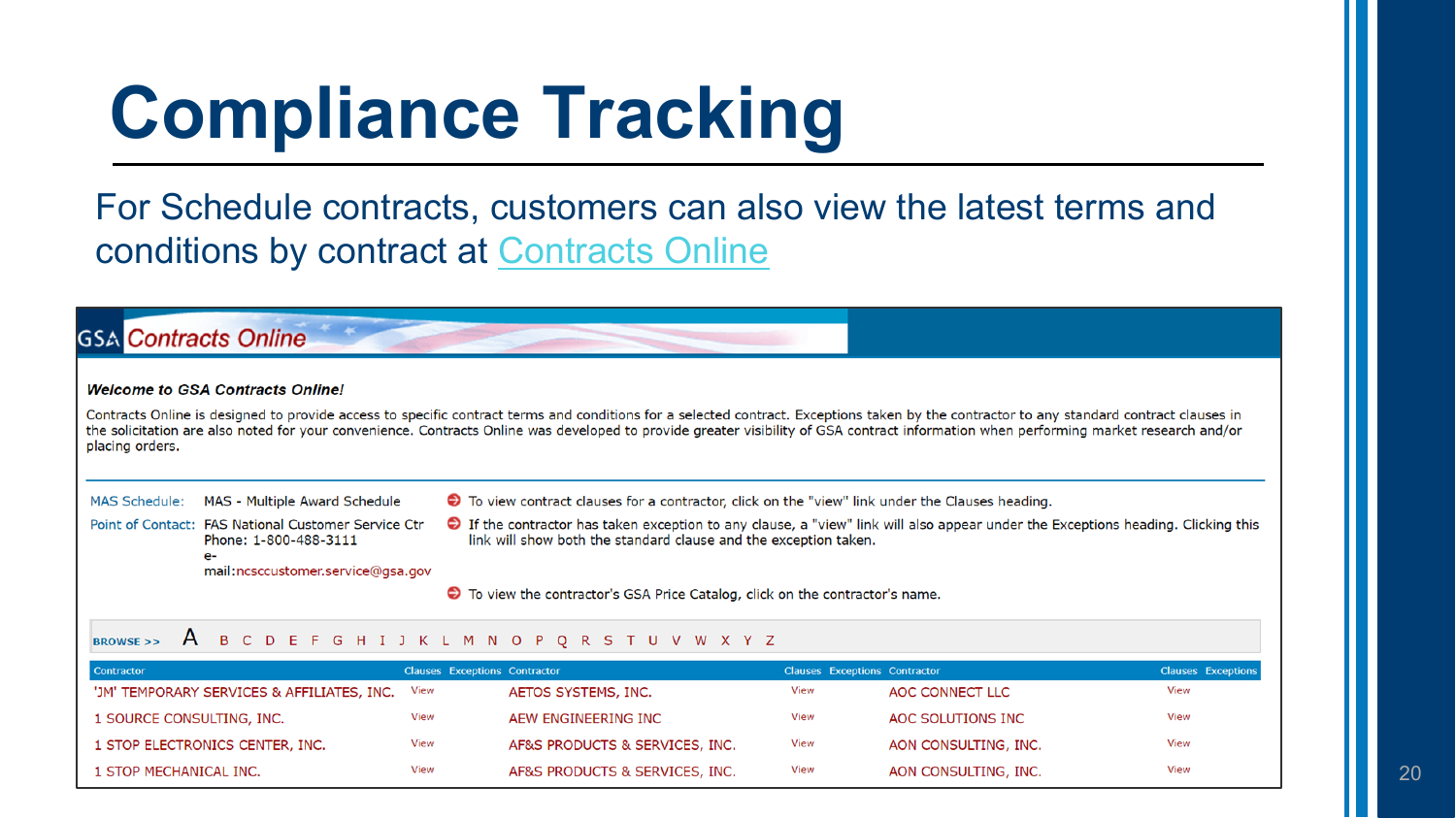# **PBS Acquisition Implementation of E.O. 14042**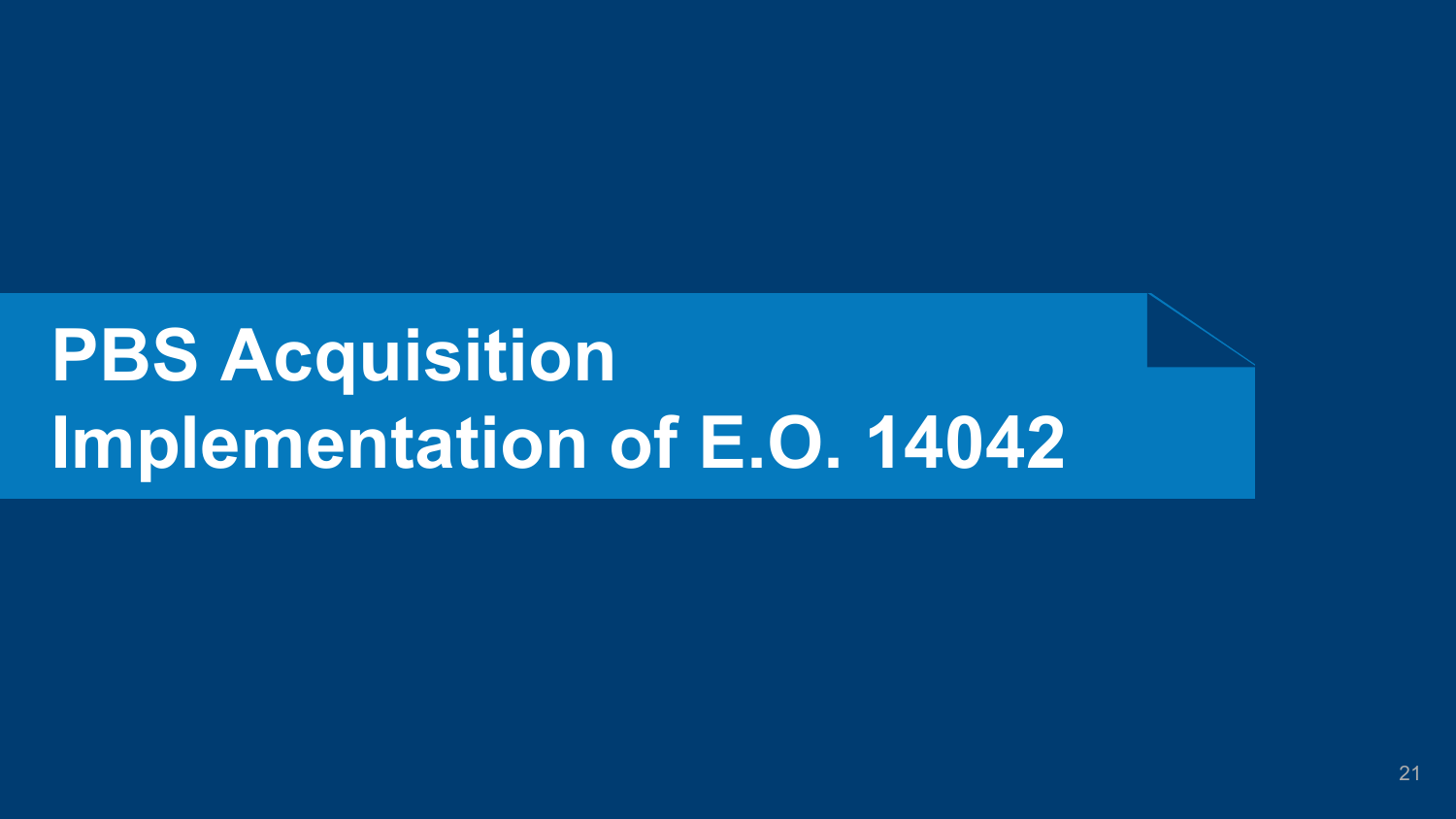# **PBS Acquisition**

#### *Existing Contracts - Mass Modifications*

- Majority of PBS contracts/orders (approximately 14,000) actions)
- Bilateral modifications will be partially automated using a "Bot"
	- The Bot will create cover letters and modifications in EASi and email to contractors
	- Contractors required to sign the modifications, return to the COs
	- COs will finalize the modifications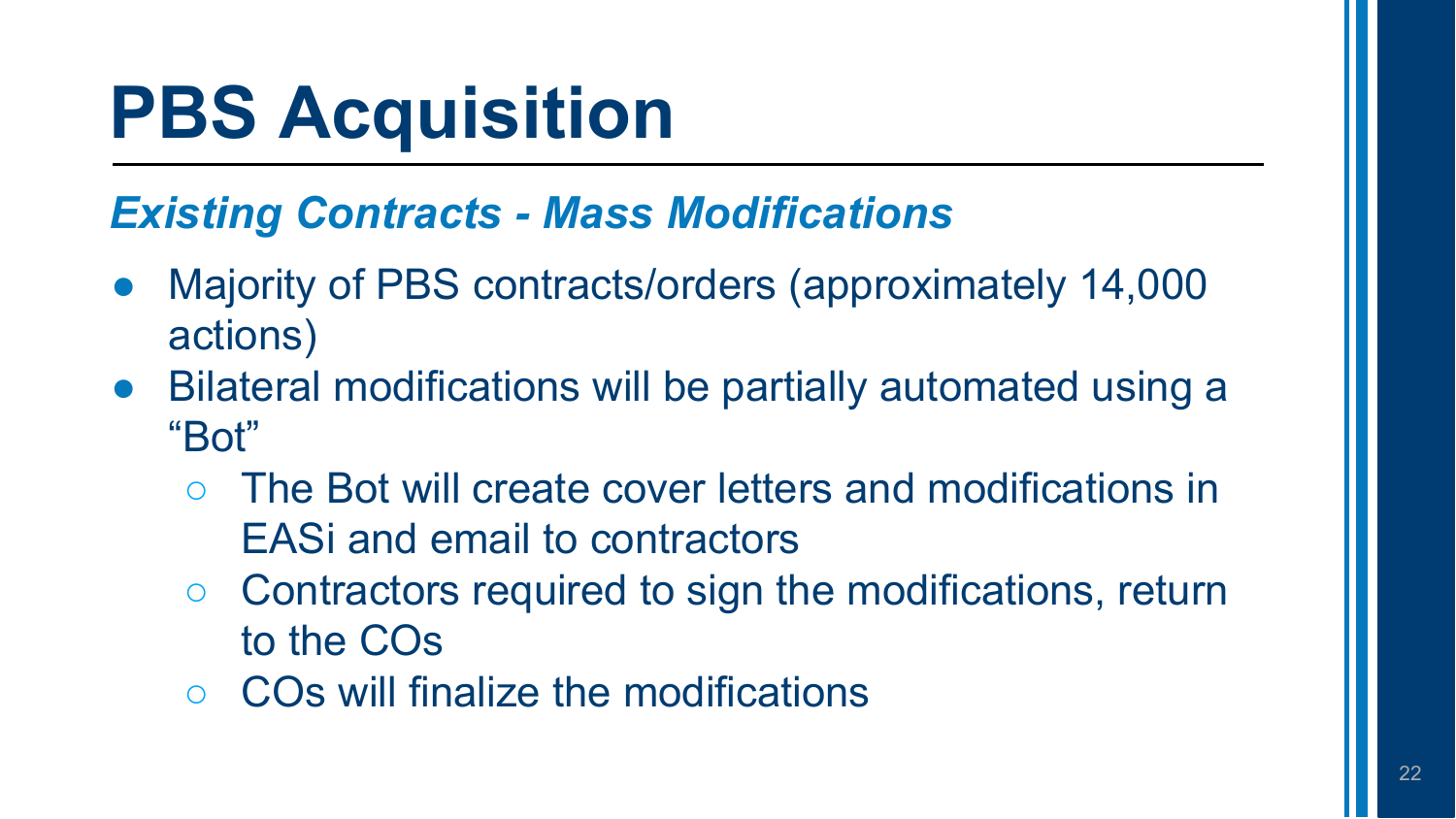# **PBS Acquisition**

#### *New and Existing Solicitations*

- **Existing solicitations must be amended**
- New solicitations and contracts must include the new clause
- PBS Construction Templates will be updated to include the new clause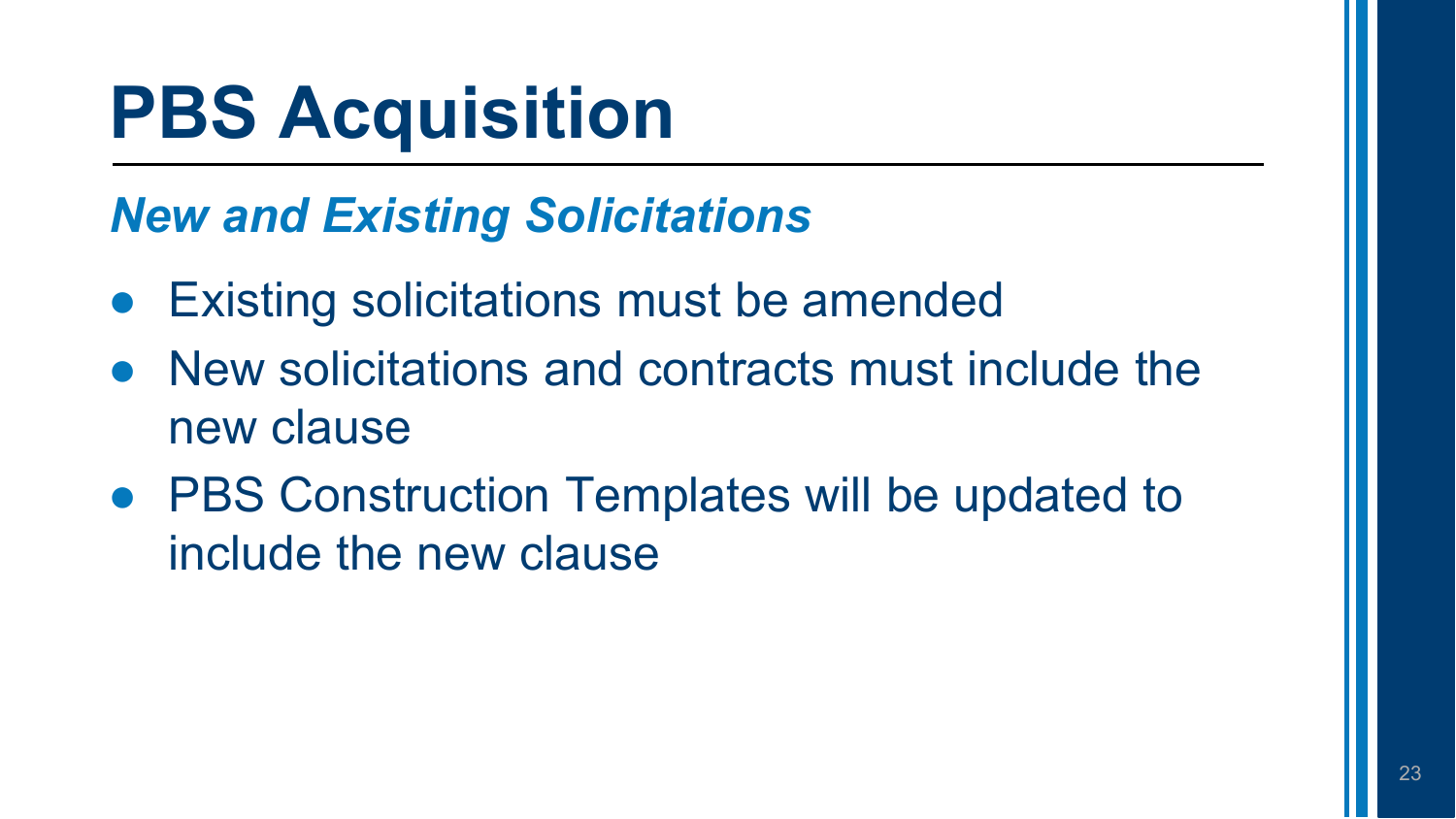# **PBS Acquisition**

#### *Implementation*

- Incorporating the clause
	- Mass Modification Bot Process
	- Manual contract modifications (actions outside of EASi)
	- Solicitation amendments
- Dashboard to track progress
	- Daily progress reports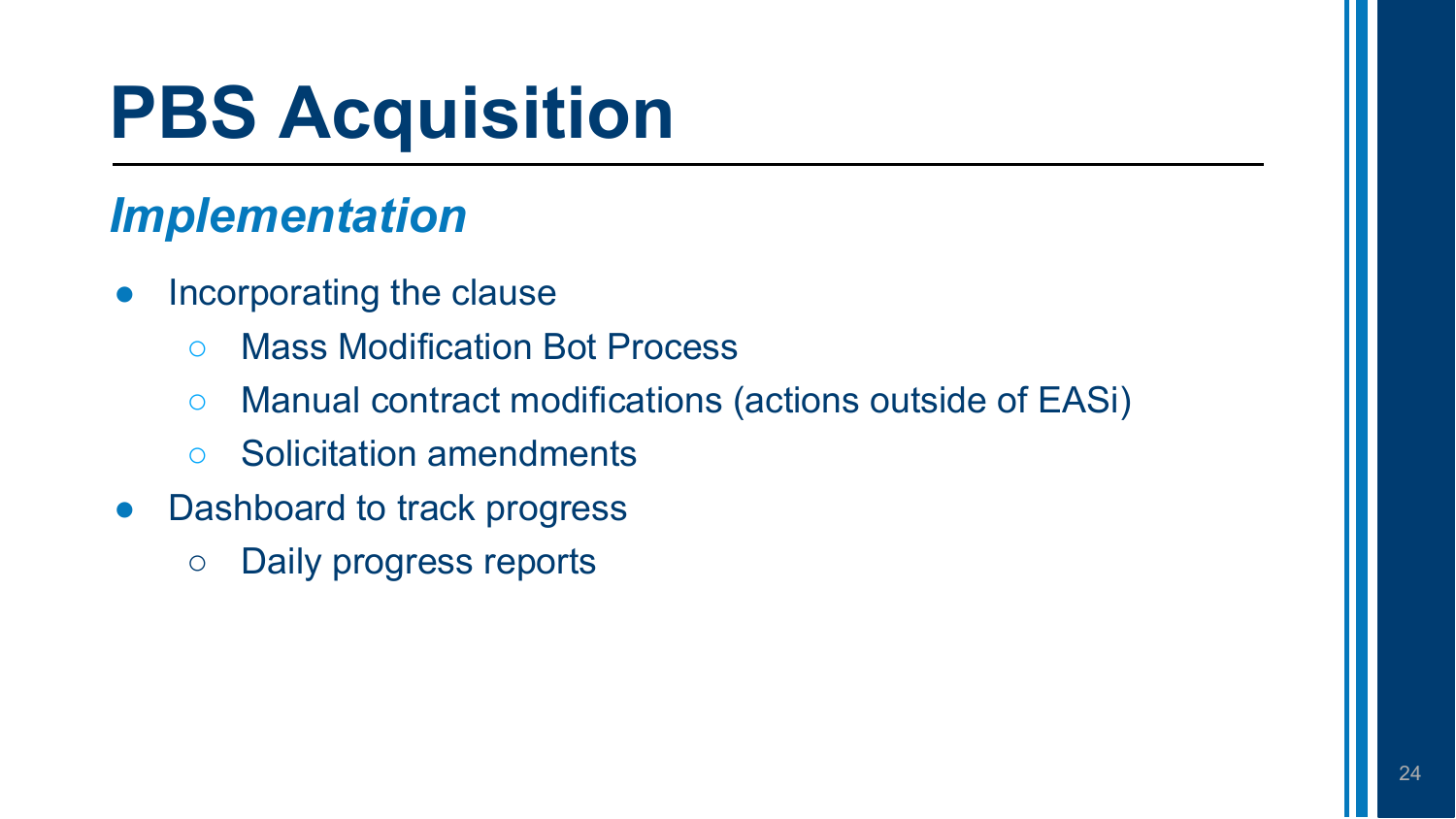# **PBS Leasing Implementation of E.O. 14042**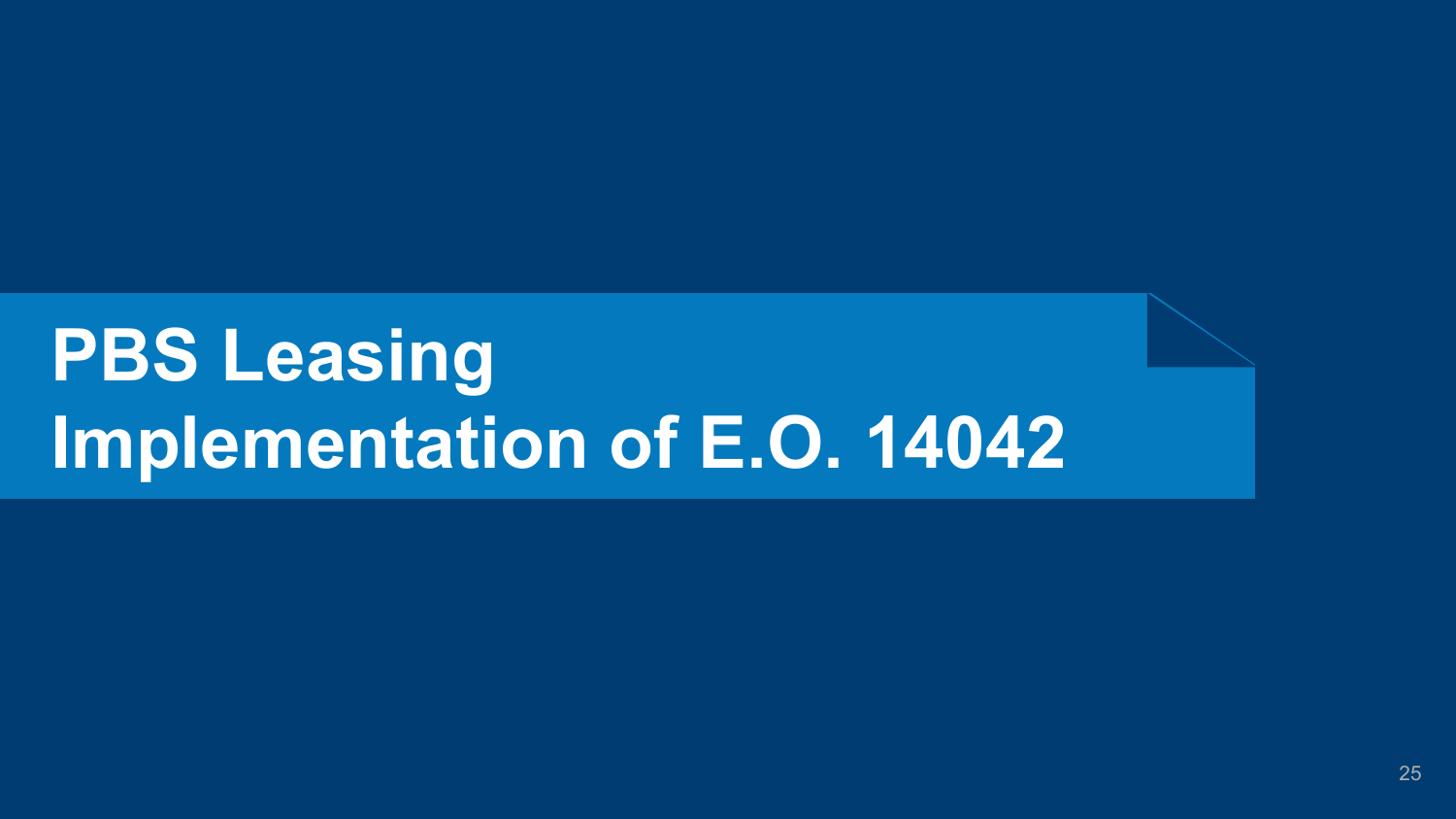# **PBS Leasing**

#### *Existing Leases*

- Office of Leasing (OL) to automate issuance of bilateral lease amendments to Lessors for signature
- Zonal ALCOs will counter-sign lease amendments
- Tracking system will note status of lease amendments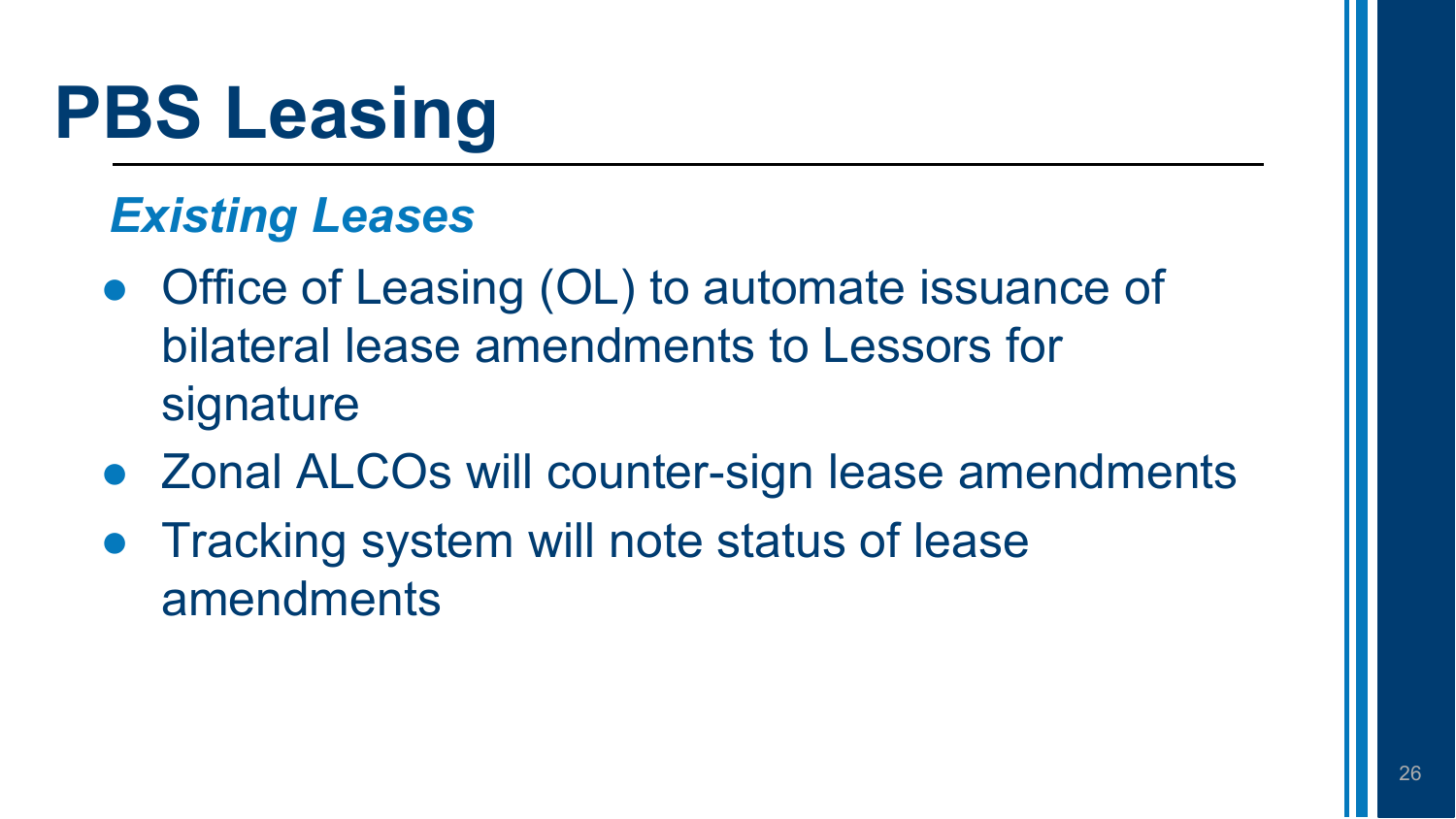# **PBS Leasing**

#### *Existing Leases*

- For leases at or below SLAT:
	- Lessor agreement is encouraged, not mandatory
- For leases above SLAT:
	- LCO cannot extend or renew if Lessor does not agree to this clause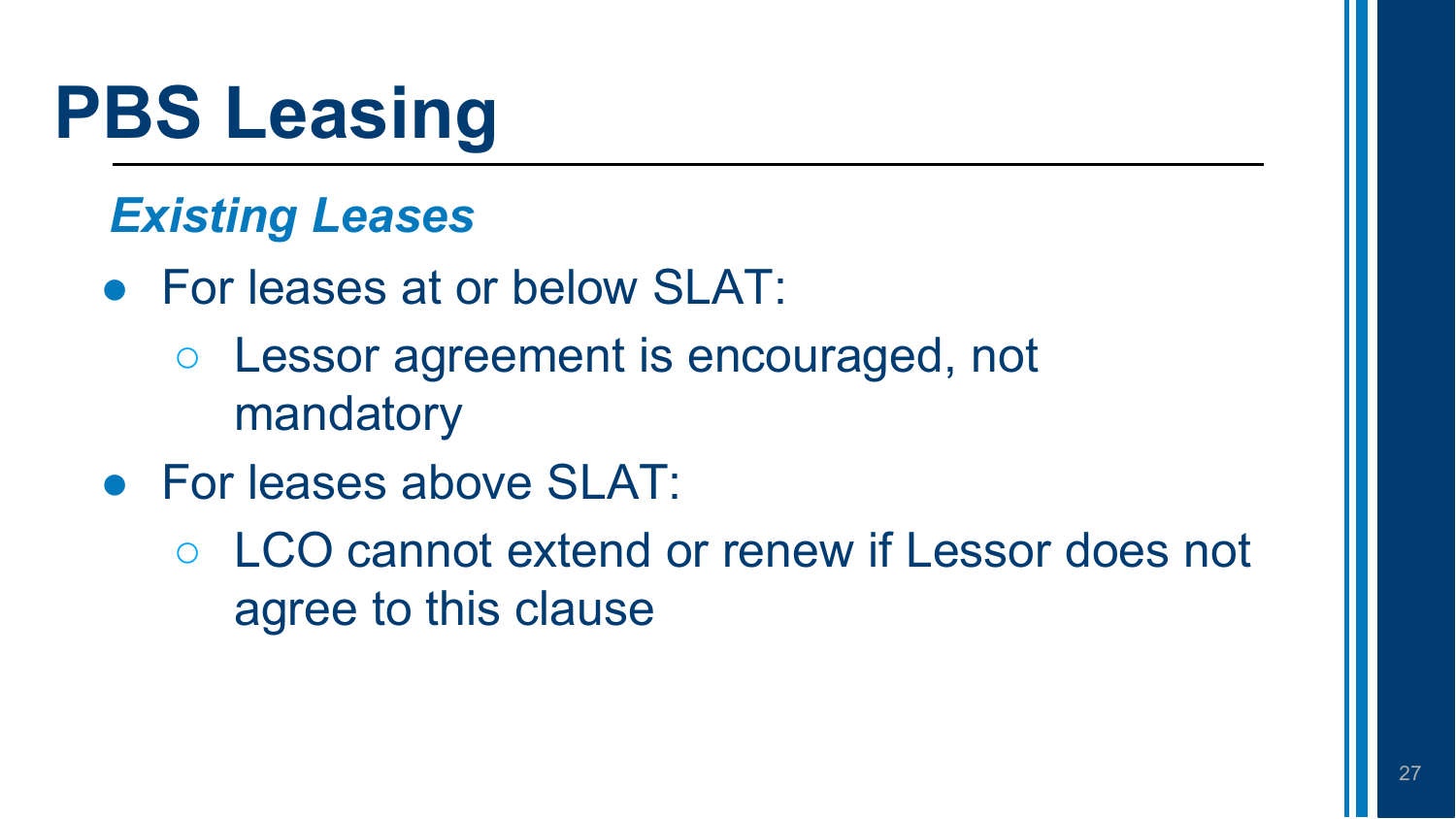# **PBS Leasing**

#### *New Leases*

- Office of Leasing updated General Clauses to include FAR clause
- New Request for Lease Proposals (RLPs) issued on or after October 15, 2021 must include updated General **Clauses**
- RLP issued before October 15, 2021:
	- If not past date for Final Proposal Revision (FPR), issue amendment
	- If past date for FPR, send FAR clause or updated General Clauses to apparent successful offeror **1998**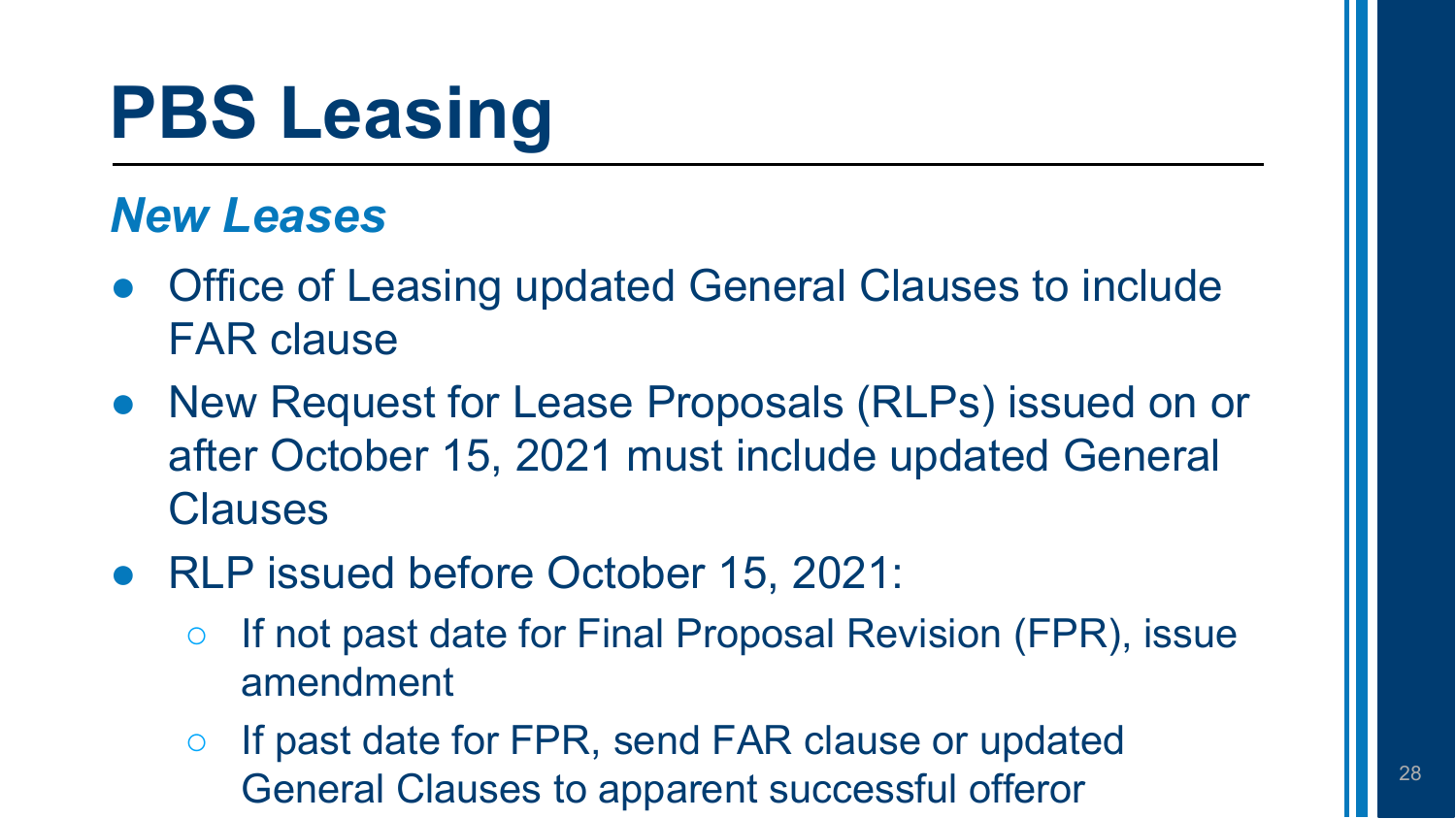## **Resources**

**[GSA COVID WEBSITE](https://www.gsa.gov/governmentwide-initiatives/emergency-response/covid19-coronavirus)** 

● [GSA CONTRACTS ONLINE](https://www.gsaelibrary.gsa.gov/ElibMain/contractsOnline.do?scheduleNumber=MAS)

● [GSA SAFETY STANDARDS](https://www.gsa.gov/governmentwide-initiatives/emergency-response/safer-federal-workplace)

● [SAFER FEDERAL WORKFORCE FAQs](https://www.saferfederalworkforce.gov/faq/)

**. [SAFER WORKFORCE VACCINATION REQUIREMENTS](https://www.saferfederalworkforce.gov/faq/vaccinations/)**